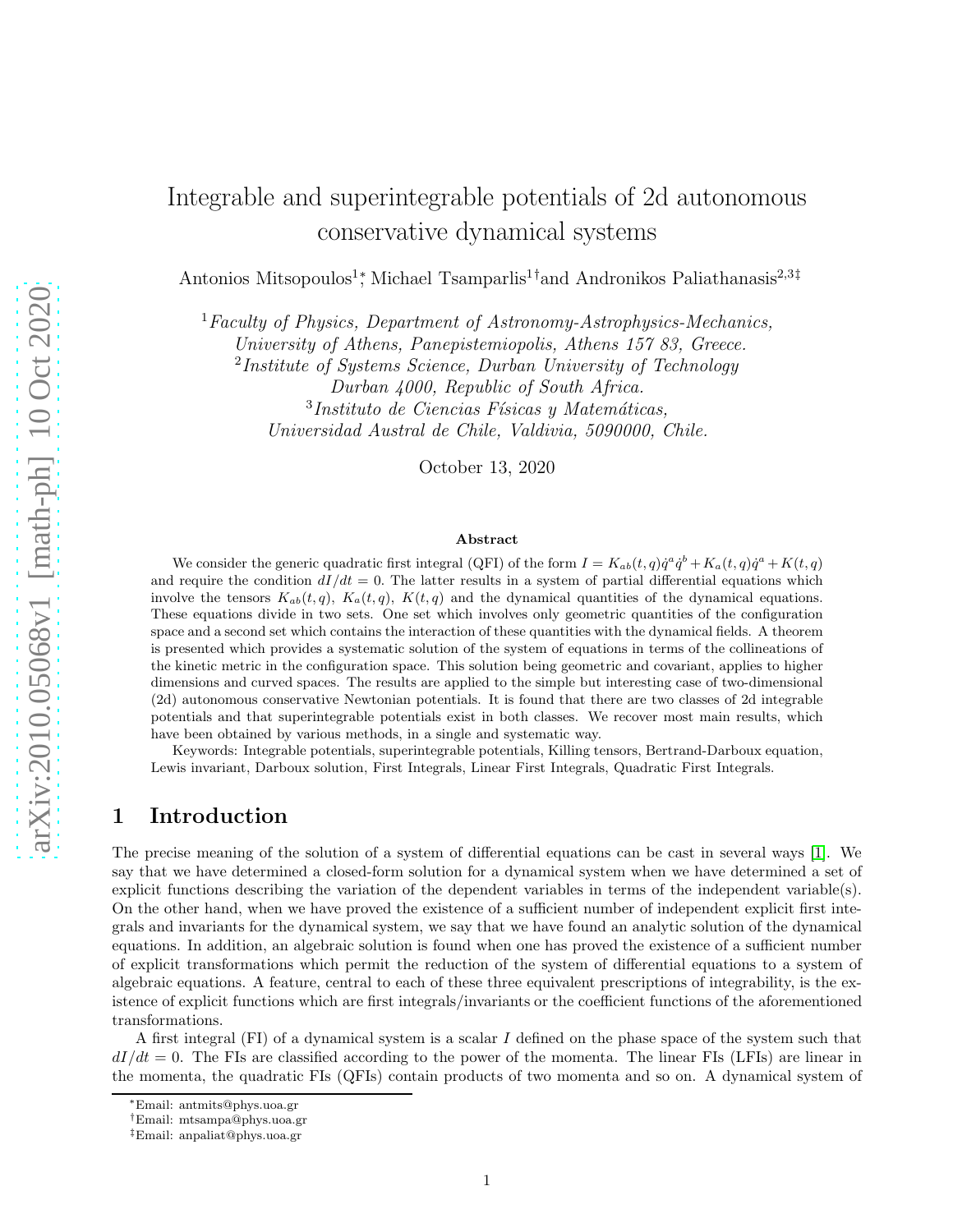n degrees of freedom is called integrable if it admits n (functionally) independent FIs which are in involution [2], that is, their Poisson brackets are zero, i.e.  $\{I_i, I_j\} = 0$ . The maximum number of independent FIs that a dynamical system of n degrees of freedom can have is  $2n - 1$  and when this is the case an integrable system is called superintegrable. The above apply to all dynamical systems which are described by dynamical equations independently if they are Lagrangian, or Hamiltonian. If the dynamical system is Hamiltonian, then the FIs are defined equivalently by the requirement  $\{H, I\} = 0$  where H is the Hamiltonian function of the system.

FIs are important for the determination of the solution and the study of dynamical systems. In particular, when a dynamical system is integrable, then (in principle) the solution of the dynamical equations can be found by means of quadratures. Such dynamical systems are characterized as Liouville integrable. For this reason the systematic computation of FIs is a topic of active interest for a long time, perhaps by the time of the early Mechanics. Originally the FIs were concerned in the field of the geometry of surfaces (see for example [3]) where an attempt was made to compute all integrable and superintegrable 2d surfaces. A new dimension to the topic gave the introduction of the theorem of Noether in 1918 [4] which prevails the topic since then. More recently one more systematic method, but less general than the Noether one, was presented in which one assumes a general form of the QFI and then uses the condition  $dI/dt = 0$ , or the  $\{H, I\} = 0$ , to find a system of simultaneous equations involving the coefficients defining I (see for instance  $[5]$ ,  $[6]$ ,  $[7]$ ,  $[8]$ ). The solution of that system of conditions provides us with all the QFIs admitted by a given dynamical system.

The determination of integrable and superintegrable systems is a topic which is in continuous investigation. Obviously a universal method which computes the FIs for all types of dynamical equations independently of their complexity and degrees of freedom is not available. For this reason the existing studies restrict their considerations to flat spaces or spaces of constant curvature of low dimension (e.g. [3], [9], [10], [11], [\[12\]](#page-19-2), [\[13\]](#page-19-3), [14], [15] and references therein). The prevailing cases involve the autonomous conservative dynamical systems with two degrees of freedom and the classification of the potential functions in integrable and superintegrable. A comprehensive review of the known integrable and superintegrable 2d autonomous potentials is given in [16].

Besides the two methods mentioned above, other approaches have appeared. For example Koenigs [\[17\]](#page-19-4) used coordinate transformations in order to solve the system of equations resulting from the condition  $\{H, I\} = 0$ . This solution of that system of equations gives the general functional form of the QFIs and the superintegrable free Hamiltonians, that is the ones which possess two more QFIs - in addition to the Hamiltonian - which are functionally independent. Koenig's method has been generalized in several works (see [18] and references cited therein) for two dimensional autonomous conservative systems.

In the present work we follow the method which uses the solution of the simultaneous system of equations resulting from the condition  $dI/dt = 0$ . This approach has been used extensively, e.g. [5], [6], [\[7\]](#page-19-0), however always for special cases only. In this work we use Theorem [1](#page-4-0) proved in [\[19\]](#page-19-5) which gives the general solution of this system in terms of the collineations and the Killing tensors (KTs) of the kinetic metric in the configuration space. This solution is systematic and covariant therefore can be used in higher dimensions and for curved configuration spaces. Furthermore it is shown that it is directly related to the Noether approach.

Theorem [1](#page-4-0) is applied to the case of 2d autonomous conservative dynamical systems in order to determine the integrable and the superintegrable potentials. It is found that the integrable potentials are classified in Class I and Class II and that superintegrable potentials exist in both classes. All potentials together with their QFIs are listed in tables for easy reference. All the results listed in the review paper of [16] as well as in more recent works (e.g. [14], [15]) are recovered while some new ones are found which admit time-dependent LFIs and QFIs.

### 2 Gauged Noether symmetries and QFIs

We consider an autonomous conservative dynamical system of  $n$  degrees of freedom  $q<sup>a</sup>$  with kinetic energy  $T = \frac{1}{2}\gamma_{ab}\dot{q}^a\dot{q}^b$  where  $\dot{q}^a = \frac{dq^a}{dt}$ . We define in the configuration space of the system the kinetic metric  $\gamma_{ab}$  by the requirement  $\gamma_{ab} = \frac{\partial^2 T}{\partial \dot{q}^a \dot{q}^b}$ . When the dynamical system is regular, that is, det  $\left(\frac{\partial^2 T}{\partial \dot{q}^a \dot{q}^b}\right) \neq 0$ , it can be shown that the dynamical equations can be written in the form

<span id="page-1-0"></span>
$$
\ddot{q}^a = -\Gamma^a_{bc}\dot{q}^b\dot{q}^c - V(q)^a \tag{1}
$$

where  $\Gamma^a_{bc}$  are the Riemann connection coefficients defined by the kinetic metric  $\gamma_{ab}$ ,  $V(q)$  stands for the conservative forces, a comma indicates the partial derivative and the Einstein summation convention is used. Finally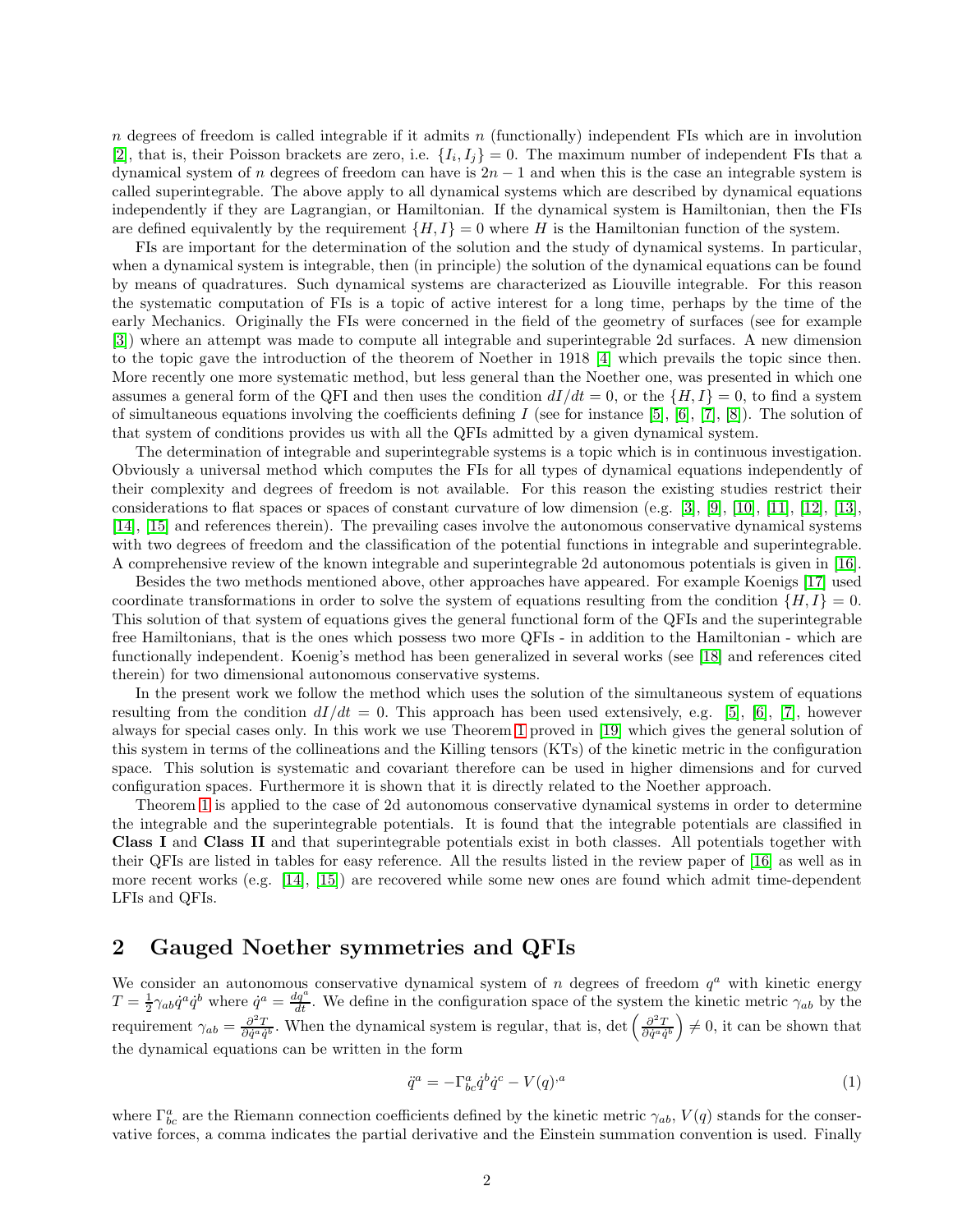the metric  $\gamma_{ab}$  is used for lowering and raising the indices.

The main methods for the determination of the FIs of [\(1\)](#page-1-0) are:

a. The theorem of Noether which is the standard one and requires a Lagrangian.

b. The direct method (see e.g. [5], [6], [\[7\]](#page-19-0), [18], [20]) which is not applied widely, uses only the dynamical equations and involves the solution of the system of equations resulting from the condition  $dI/dt = 0$ .

The two methods are related as follows.

In the Noether approach the Noether symmetries are generated by vector fields<sup>[1](#page-2-0)</sup>

$$
\mathbf{X} = \xi(t, q, \dot{q}) \frac{\partial}{\partial t} + \eta^a(t, q, \dot{q}) \frac{\partial}{\partial q^a}
$$

whose first prolongation  $\mathbf{X}^{[1]}$  in the jet space  $J^1(t, q, \dot{q})$  is given by

$$
\mathbf{X}^{[1]} = \xi \partial_t + \eta^a \partial_{q^a} + \left(\dot{\eta}^a - \dot{q}^a \dot{\xi}\right) \partial_{\dot{q}^a}.
$$
 (2)

Let  $L = T - V$  be the Lagrangian of the dynamical system. The Noether symmetries of [\(1\)](#page-1-0) are its Lie symmetries which satisfy in addition the Noether condition

$$
\mathbf{X}^{[1]}L + L\dot{\xi} = \dot{f} \tag{3}
$$

where  $f(t, q, \dot{q})$  is the Noether or the gauge function. According to the theorem of Noether a Noether symmetry produces the FI

<span id="page-2-3"></span>
$$
I = f - L\xi - \frac{\partial L}{\partial \dot{q}^a} (\eta^a - \xi \dot{q}^a).
$$
 (4)

The Noether symmetries are classified in a formal way in two classes<sup>[2](#page-2-1)</sup>:

a) The point Noether symmetries whose generators are vector fields on the augmented configuration space  $\{t, q^a\}$  and usually lead to LFIs.

b) The generalized Noether symmetries whose generators are vector fields in the jet space  $J^1(t, q, \dot{q})$  which produce FIs of higher degree.

In the present work we restrict our considerations to generalized Noether symmetries in the first jet space  $J^1(t, q, \dot{q})$  which produce QFIs.

The 2d autonomous potentials which admit point Noether symmetries have already been classified in [\[12\]](#page-19-2) and more recently recovered and extended in [\[13\]](#page-19-3). Furthermore in [\[13\]](#page-19-3) it has been shown that the generators of the point Noether symmetries are the elements of the homothetic algebra of the kinetic metric. Obviously that firm result is not expected to apply in the case of generalized Noether symmetries which form an infinite dimensional Lie group.

It is well-known [22] that the generalized Noether symmetries have one extra degree of freedom (being special generalized Lie symmetries) which is removed if we consider the gauge condition  $\xi = 0$ , which we assume to be the case. Therefore, the (gauged) Noether symmetries we consider are generated by vector fields of the form  $X = \eta^a(q, \dot{q}, \ddot{q}, \ldots) \frac{\partial}{\partial q^a}$  and accordingly the Noether condition and the corresponding FI are simplified as follows

$$
X^{[1]}L = \dot{f}, \quad I = f - \frac{\partial L}{\partial \dot{q}^a} \eta^a. \tag{5}
$$

In the direct method one assumes for the QFI the generic expression

<span id="page-2-4"></span>
$$
I = K_{ab}(t,q)\dot{q}^a\dot{q}^b + K_a(t,q)\dot{q}^a + K(t,q)
$$
\n
$$
(6)
$$

where  $K_{ab}(t,q)$ ,  $K_a(t,q)$ ,  $K(t,q)$  are unknown tensor quantities and demands the condition<sup>[3](#page-2-2)</sup>  $\frac{dI}{dt} = 0$ . This condition leads to a system of simultaneous equations among the coefficients  $K_{ab}(t, q)$ ,  $K_a(t, q)$ ,  $\tilde{K}(t, q)$  whose solution provides all the LFIs and the QFIs of the system of this functional form. The involvement of the specific dynamical system is in the replacement of the term  $\ddot{q}^a$  whenever it appears from the dynamical equations [\(1\)](#page-1-0).

<span id="page-2-0"></span><sup>&</sup>lt;sup>1</sup>We restrict our considerations to vector fields in the jet space  $J^1(t, q, \dot{q})$ .

<sup>2</sup>The original paper of Noether does not distinguish these classes. For a recent enlightening discussion of Noether theorem see [21] and references therein.

<span id="page-2-2"></span><span id="page-2-1"></span><sup>&</sup>lt;sup>3</sup>Equivalently, if the system is Hamiltonian, one requires  $\{H, I\} - \frac{\partial I}{\partial t} = 0$  where  $\{.,.\}$  is the Poisson bracket.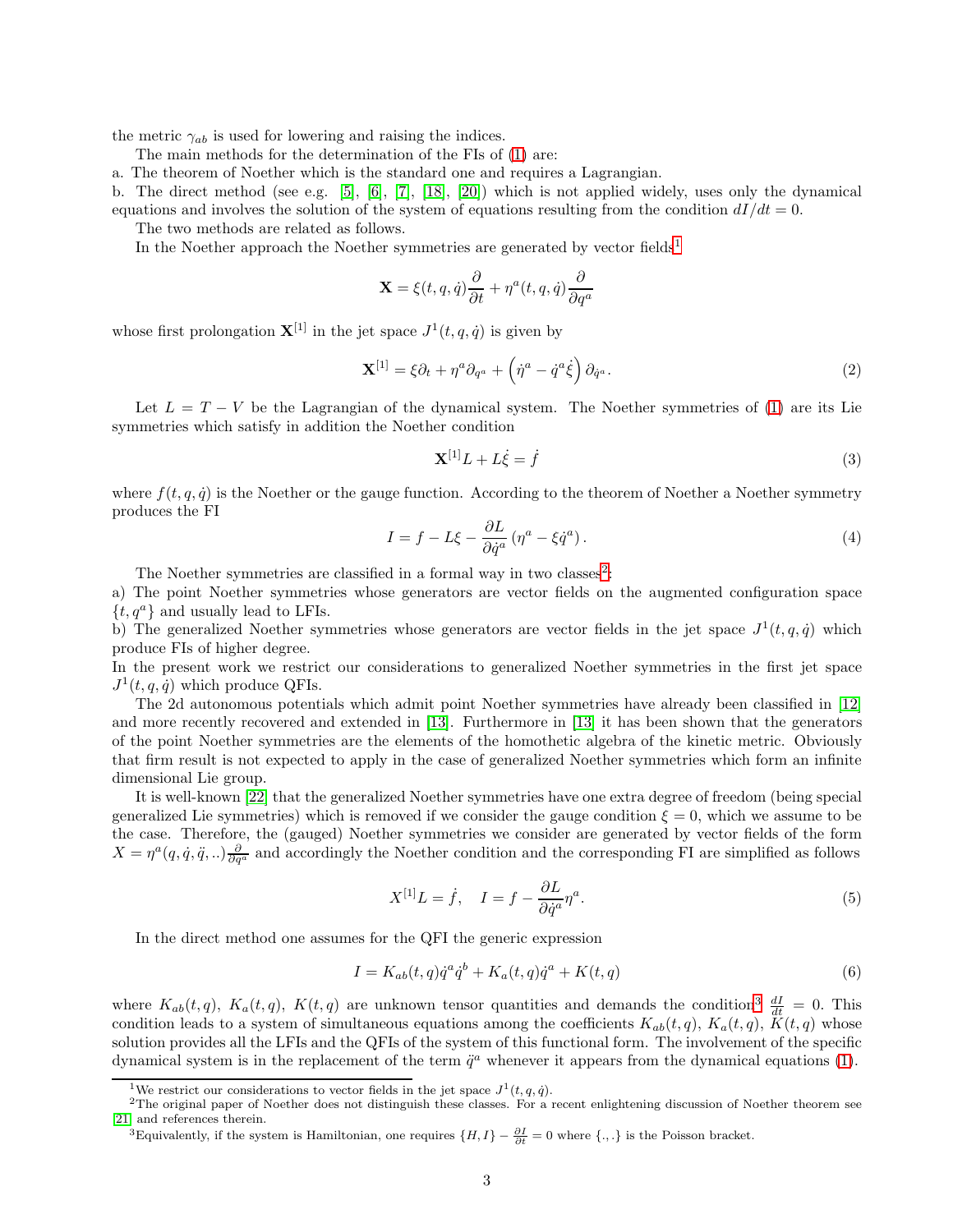The direct approach is related to the Noether symmetries because once one has determined the QFI the generator of the corresponding gauged Noether symmetry and the Noether function follow immediately. Indeed for a gauged Noether symmetry (in the gauge  $\xi = 0$ ) relation [\(4\)](#page-2-3) becomes

$$
I = f - \frac{\partial L}{\partial \dot{q}^a} \eta^a. \tag{7}
$$

Replacing  $L = T - V(q)$  we find

$$
I = f - \eta^a \gamma_{ab} \dot{q}^b = f - \eta_a \dot{q}^a \tag{8}
$$

and using [\(6\)](#page-2-4) it follows

$$
\eta_a = -K_{ab}\dot{q}^b - K_a, \quad f = K \tag{9}
$$

that is we obtain directly the Noether generator and the Noether function from the QFI I by reading the coefficients  $K_{ab}(t, q)$ ,  $K_a(t, q)$  and  $K(t, q)$  respectively. It can be proved that: (a) the set  $\{-K_{ab}q^b - K_a; K\}$ does satisfy the gauged Noether condition  $X^{[1]}L = f$  and (b) the QFI I defined in [\(6\)](#page-2-4) is not in general Noether invariant (as it is the case for the point Noether symmetries - see proposition 2.2 in [23]). Finally, the (gauged) point Noether symmetries which are defined by the vector  $K_a$  ( $K_{ab} = 0$ ) give the LFIs whereas the (gauged) generalized Noether symmetries with  $K_{ab} \neq 0$  give the QFIs.

### 3 The QFIs of an autonomous conservative dynamical system

It is known (see e.g. [5], [\[7\]](#page-19-0)) that condition  $dI/dt = 0$  leads to the following system of equations<sup>[4](#page-3-0)</sup>

<span id="page-3-1"></span>
$$
K_{(ab;c)} = 0 \tag{10}
$$

$$
K_{ab,t} + K_{(a;b)} = 0 \tag{11}
$$

$$
-2K_{ab}V^{b} + K_{a,t} + K_{,a} = 0 \tag{12}
$$

$$
K_{,t} - K_a V^{,a} = 0. \t\t(13)
$$

Here round/square brackets indicate symmetrization/antisymmetrization of the enclosed indices and a semicolon denotes the Riemannian covariant derivative. In the special case of a scalar function, for example the potential V, it holds that  $V^{,a} = V^{,a}$ .

Condition  $K_{(ab;c)} = 0$  implies that  $K_{ab}$  is a Killing tensor (KT) of order 2 (possibly zero) of the kinetic metric  $\gamma_{ab}$ . Because  $\gamma_{ab}$  is autonomous we assume

$$
K_{ab}(t,q) = g(t)C_{ab}(q)
$$

where  $g(t)$  is an arbitrary analytic function and  $C_{ab}(q)$  ( $C_{ab} = C_{ba}$ ) is a KT of order 2 of the metric  $\gamma_{ab}$ . This choice of  $K_{ab}$  and equation [\(11\)](#page-3-1) indicate that we set

$$
K_a(t,q) = f(t)L_a(q) + B_a(q)
$$

where  $f(t)$  is an arbitrary analytic function and  $L_a(q)$ ,  $B_a(q)$  are arbitrary vectors. With these choices the system of equations  $(10)$  - $(13)$  becomes

<span id="page-3-2"></span>
$$
g(t)C_{(ab;c)} = 0 \tag{14}
$$

$$
g_{,t}C_{ab} + f(t)L_{(a;b)} + B_{(a;b)} = 0 \tag{15}
$$

$$
-2g(t)C_{ab}V^{b} + f_{,t}L_{a} + K_{,a} = 0 \tag{16}
$$

$$
K_{,t} - (fL_a + B_a)V^{,a} = 0. \t\t(17)
$$

<span id="page-3-0"></span><sup>4</sup>Using the dynamical equations [\(1\)](#page-1-0) to replace  $\ddot{q}^a$  whenever it appears the condition  $dI/dt = 0$  is written

$$
K_{(ab;c)}\dot{q}^a\dot{q}^b\dot{q}^c + \left(K_{ab,t} + K_{(a;b)}\right)\dot{q}^a\dot{q}^b + \left(K_{a,t} + K_{,a} - 2K_{ab}V^{,b}\right)\dot{q}^a + K_{,t} - K_aV^{,a} = 0.
$$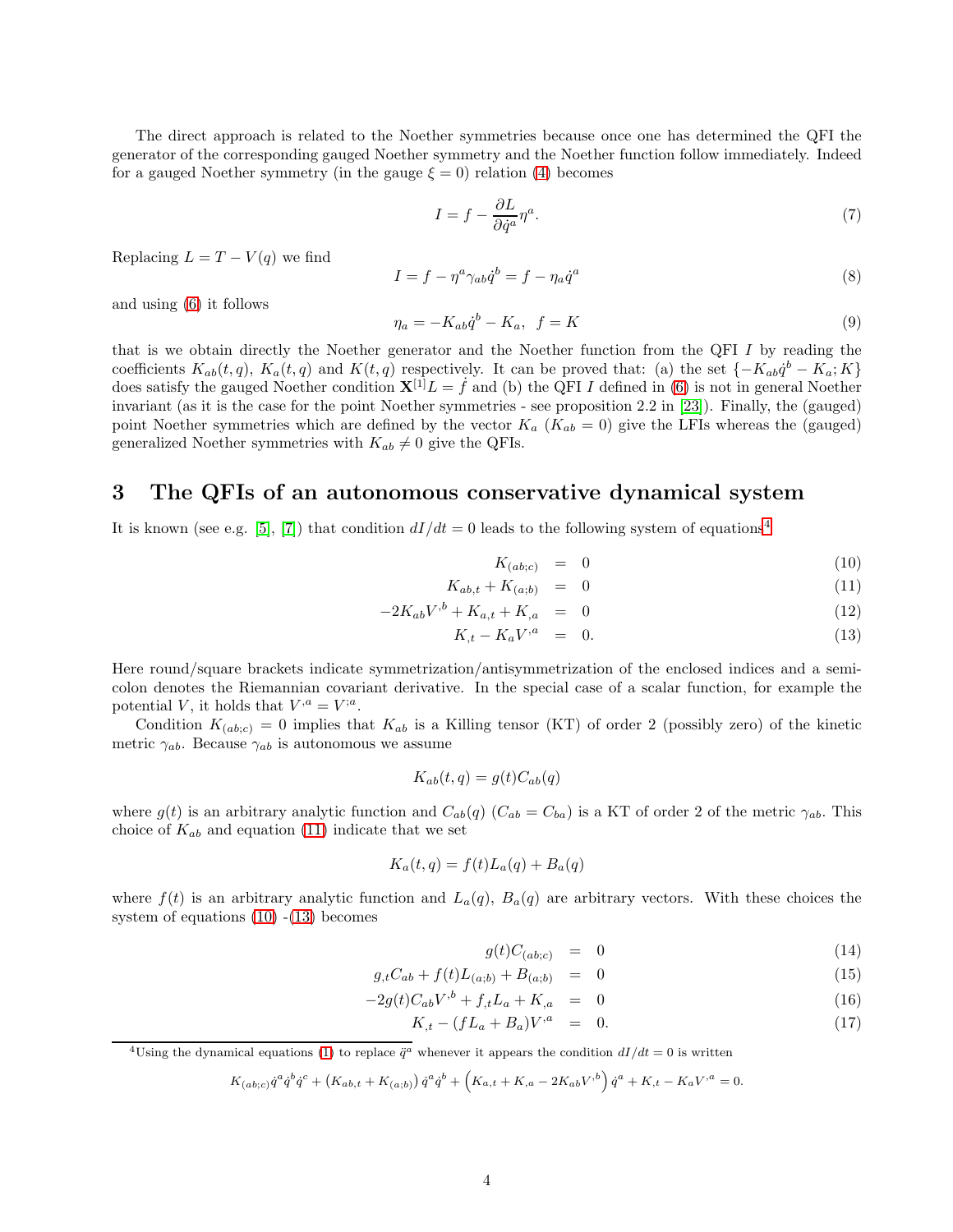Conditions [\(14\)](#page-3-2) - [\(17\)](#page-3-2) must be supplemented with the integrability conditions  $K_{,at} = K_{,ta}$  and  $K_{,[ab]} = 0$ for the scalar K. The integrability condition  $K_{,at} = K_{,ta}$  gives - if we make use of [\(16\)](#page-3-2) and [\(17\)](#page-3-2) - the PDE

$$
f_{,tt}L_a + f_{,t}L_bA_a^b + f\left(L_bV^{,b}\right)_{;a} + \left(B_bV^{,b}\right)_{;a} - 2g_{,t}C_{ab}V^{,b} = 0. \tag{18}
$$

Condition  $K_{,[ab]} = 0$  gives the equation known as the second order Bertrand-Darboux PDE

<span id="page-4-1"></span>
$$
2g\left(C_{[a|c|}V^{,c}\right)_{;b]} - f_{,t}L_{[a;b]} = 0\tag{19}
$$

where indices enclosed between vertical lines are overlooked by symmetrization or antisymmetrization symbols.

<span id="page-4-0"></span>Finally, the system of equations which we have to solve consists of equations [\(14\)](#page-3-2) - [\(19\)](#page-4-1). The general solution of that system in terms of the collineations of the kinetic metric is given in the following Theorem (see [\[19\]](#page-19-5)).

**Theorem 1** The functions  $g(t)$ ,  $f(t)$  are assumed to be analytic so that they may be represented by polynomial expansion as follows

$$
g(t) = \sum_{k=0}^{n} c_k t^k = c_0 + c_1 t + \dots + c_n t^n
$$
\n(20)

$$
f(t) = \sum_{k=0}^{m} d_k t^k = d_0 + d_1 t + \dots + d_m t^m
$$
\n(21)

where  $n, m \in \mathbb{N}$ , or may be infinite, and  $c_k, d_k \in \mathbb{R}$ . Then the independent QFIs of an autonomous conservative dynamical system are the following:

Integral 1.

$$
I_1 = -\frac{t^2}{2}L_{(a;b)}\dot{q}^a\dot{q}^b + C_{ab}\dot{q}^a\dot{q}^b + tL_a\dot{q}^a + \frac{t^2}{2}L_aV^{,a} + G(q)
$$

where  $C_{ab}$ ,  $L_{(a;b)}$  are KTs,  $(L_b V^{,b})_{,a} = -2L_{(a;b)}V^{,b}$  and  $G_{,a} = 2C_{ab}V^{,b} - L_a$ . Integral 2.

$$
I_2 = -\frac{t^3}{3}L_{(a;b)}\dot{q}^a\dot{q}^b + t^2L_a\dot{q}^a + \frac{t^3}{3}L_aV^{,a} - tB_{(a;b)}\dot{q}^a\dot{q}^b + B_a\dot{q}^a + tB_aV^{,a}
$$

where  $L_a$ ,  $B_a$  are such that  $L_{(a;b)}$ ,  $B_{(a;b)}$  are KTs,  $(L_b V^{,b})_{,a} = -2L_{(a;b)} V^{,b}$  and  $(B_b V^{,b})_{,a} = -2B_{(a;b)} V^{,b} - 2L_a$ . Integral 3.

$$
I_3 = -e^{\lambda t} L_{(a;b)} \dot{q}^a \dot{q}^b + \lambda e^{\lambda t} L_a \dot{q}^a + e^{\lambda t} L_a V^{,a}
$$

where  $\lambda \neq 0$ ,  $L_a$  is such that  $L_{(a;b)}$  is a KT and  $(L_b V^{b})_{,a} = -2L_{(a;b)}V^{b} - \lambda^2 L_a$ .

It can be checked that the FIs listed above produce all the potentials which admit a LFI or a QFI given in [\[13\]](#page-19-3) and are due to point Noether symmetries. Since, as shown above, these FIs also follow form a gauged velocity dependent Noether symmetry we conclude that there does not exist a one-to-one correspondence between Noether *FIs and the type of Noether symmetry.* For example the FI of the total energy (Hamiltonian)  $E = \frac{1}{2} \gamma_{ab} \dot{q}^a \dot{q}^b + V(q)$ (case Integral 1 for  $L_a = 0$  and  $C_{ab} = \frac{\gamma_{ab}}{2}$ ) is generated by the point Noether symmetry  $(\xi = 1, \eta_a = 0; f = 0)$ and also by the gauged generalized Noether symmetry  $(\xi = 0, \eta_a = -\frac{1}{2}\gamma_{ab} \dot{q}^b; f = V(q)).$ 

The FI  $-I_2(L_a = 0)$  for  $B_a$  be a HV with conformal factor  $\psi = const$  is generated by the point Noether symmetry  $(\xi = 2\psi t, \eta_a = B_a; f = ct)$  such that  $B_a V^{,a} + 2\psi V + c = 0$ ; and also by the gauged generalized Noether symmetry  $(\xi = 0, \eta_a = -t\psi\gamma_{ab}q^b + B_a; f = -tB_aV^{,a}$ .

As a final example we consider the FI  $-\frac{I_3}{\lambda}$  for the gradient HV  $L_a = \Phi(q)_{,a}$  where  $\Phi_{;ab} = \psi \gamma_{ab}$  with  $\psi = const.$  This FI is generated by the point Noether symmetry

$$
\left(\xi = \frac{2\psi}{\lambda}e^{\lambda t}, \eta_a = e^{\lambda t}\Phi(q), a; f = \lambda e^{\lambda t}\Phi(q) - \frac{c}{\lambda}e^{\lambda t}\right)
$$

where  $\lambda$ , c are non-zero constants and  $\Phi_{,a}V^{,a} = -2\psi V - \lambda^2 \Phi + c$ ; and also by the gauged generalized Noether symmetry

$$
\left(\xi = 0, \eta_a = -\frac{e^{\lambda t}}{\lambda} \psi \gamma_{ab} \dot{q}^b + e^{\lambda t} \Phi_{,a}; f = -\frac{e^{\lambda t}}{\lambda} \Phi_{,a} V^{,a}\right)
$$

.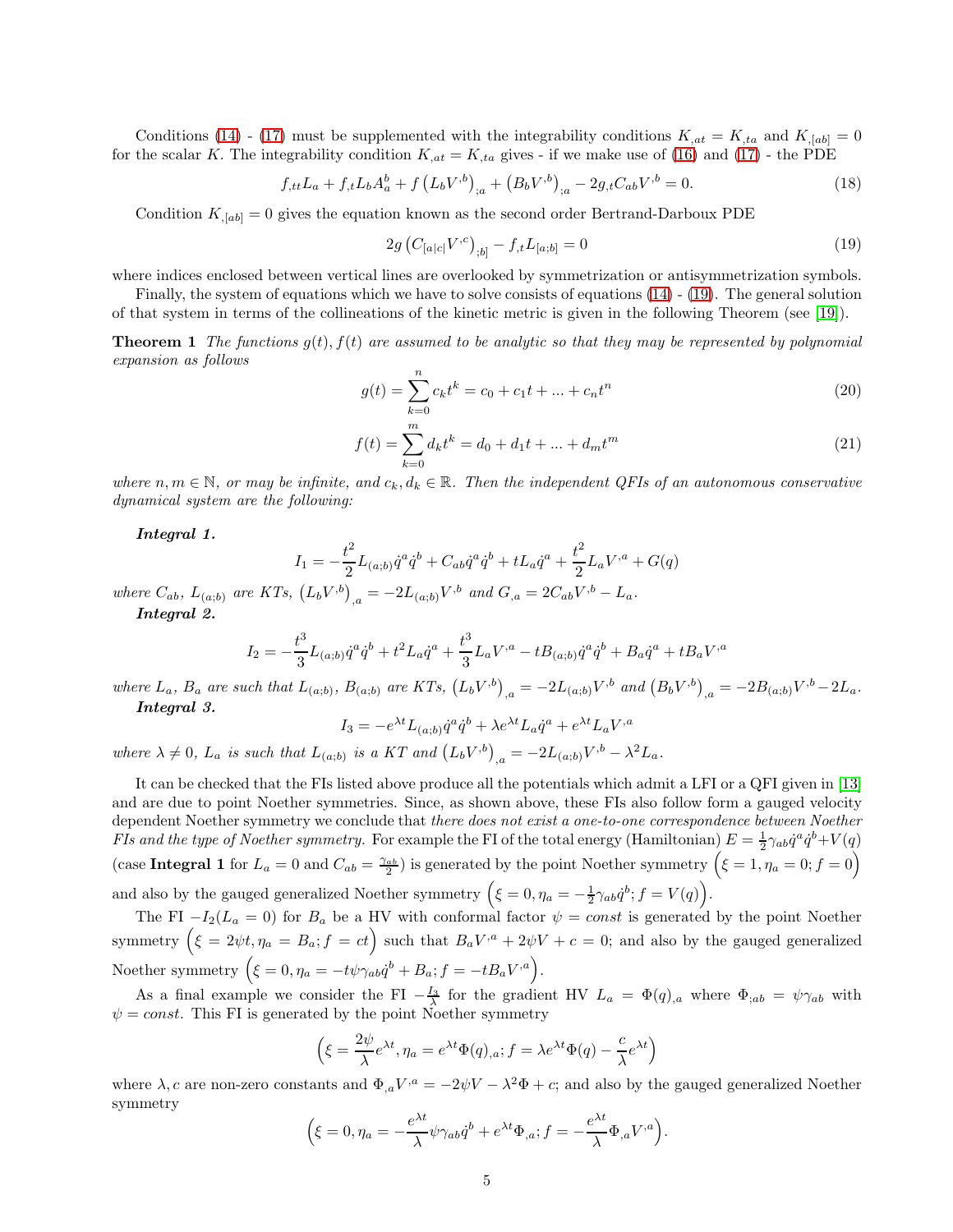### 4 The determination of the QFIs

From Theorem [1](#page-4-0) follows that for the determination of the QFIs the following problems have to be solved:

a. Determine the KTs of order 2 of the kinetic metric  $\gamma_{ab}$ .

b. Determine the special subspace of KTs of order 2 of the form  $C_{ab} = L_{(a;b)}$  where  $L^a$  is a vector.

c. Determine the KTs satisfying the constraint  $G_{,a} = 2C_{ab}V^{,b}$ .

d. Find all KVs  $L_a$  of the kinetic metric which satisfy the constraint  $L_a V^a = s$  where s is a constant, possibly zero.

We note that constraints a. and b. depend only on the kinetic metric. Because the kinetic energy is a positive definite non-singular quadratic 2-form we can always choose coordinates in which this form reduces either to  $\delta_{ab}$  or to  $A(q)\delta_{ab}$ . Since we know the KTs and all the collineations of a conformally flat metric (of Euclidean or Lorentzian character) [24] we already have the results for all autonomous (Newtonian or special relativistic) conservative dynamical systems.

The involvement of the potential function is only in the constraints c. and d. which also depend on the geometric characteristics of the kinetic metric. There are two different ways to proceed.

### 4.1 The potential  $V(q)$  is known

In this case the following procedure is used.

a) Substitute V in the constraints  $L_a V^{a} = s$  and  $G_{a} = 2C_{ab}V^{b}$  and find conditions for the defining parameters of  $L_a$  and  $C_{ab}$ .

b) From these conditions determine  $L_a$ ,  $C_{ab}$ .

c) Substitute  $C_{ab}$  in the constraint  $G_{,a} = 2C_{ab}V^{,b}$  and find the function  $G(q)$ .

d) Using the above results write the FI I in each case and determine directly the gauged Noether generator and the Noether function.

e) Examine if I can be reduced to simpler independent FIs or if it is new.

### 4.2 The potential  $V(q)$  is unknown

In this case the following algorithm is used.

- a) Compute the KTs and the KVs of the kinetic metric.
- b) Solve the PDE  $L_a V^{,a} = s$  or the<sup>[5](#page-5-0)</sup>  $G_{,[ab]} = 0$  and find the possible potentials  $V(q)$ .

c) Substitute the potentials and the KTs found in the constraint  $G_{,a} = 2C_{ab}V^{,b}$  and compute the function  $G(q).$ 

- d) Write the FI I for each potential and determine the gauged Noether generator and the Noether function.
- e) Examine if I can be reduced further to simpler independent FIs or if it is a new FI.

In the following sections we assume the potential is not given and apply the second procedure. For that we need first the geometric quantities of the 2d Euclidean plane  $E^2$ .

<span id="page-5-0"></span> $5$ The integrability conditions for the scalar G are very general PDEs from which one can find only special solutions by making additional simplifying assumptions (e.g. symmetries) involving  $L_a$ ,  $C_{ab}$  and  $V(q)$  itself. Therefore one does not find the most general solution. For example in [25] it is required that the QFI I is axisymmetric, that is  $\phi^{[1]}I = 0$  where  $\phi^{i[1]} = -y\partial_x + x\partial_y - y\partial_x + x\partial_y$ is the first prolongation of the rotation  $\phi^i = -y\partial x + x\partial y$ . It is proved easily that in this case we have also the constraints  $L_{\phi}K_a = 0$ and  $L_{\phi}K_{ab}=0$ .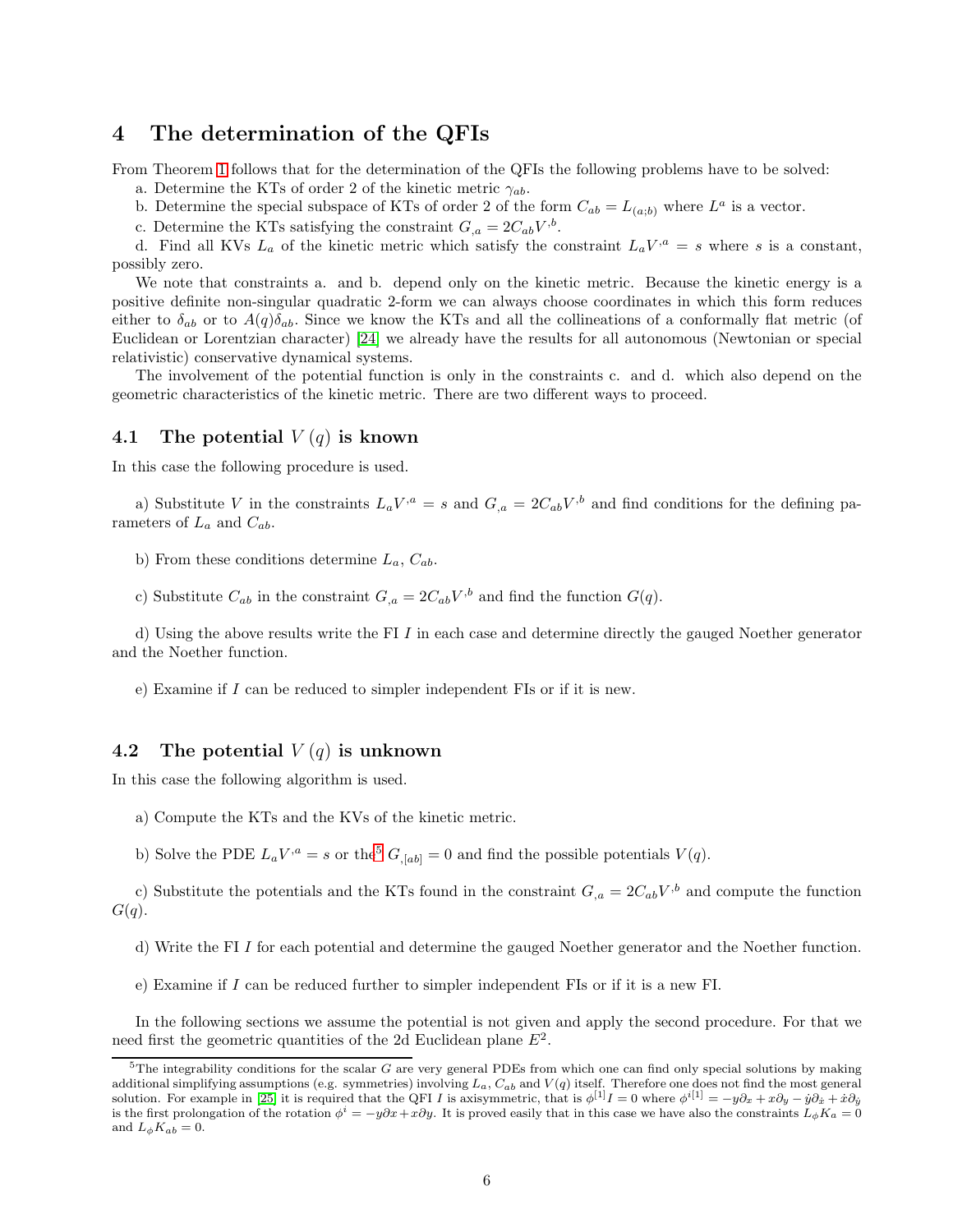# 5 The geometric quantities of  $E^2$

Using well-known results (see also [11], [20]) we state the following:

-  $E^2$  admits two gradient Killing vectors (KVs)  $\partial_x, \partial_y$  whose generating functions are x, y respectively and one non-gradient KV (the rotation)  $y\partial_x - x\partial_y$ . These vectors can be written collectively

$$
L_a = \left(\begin{array}{c} b_1 + b_3 y \\ b_2 - b_3 x \end{array}\right) \tag{22}
$$

where  $b_1, b_2, b_3$  are arbitrary constants, possibly zero.

- The general KT of order 2 in  $E^2$  is

<span id="page-6-2"></span>
$$
C_{ab} = \begin{pmatrix} \gamma y^2 + 2\alpha y + A & -\gamma xy - \alpha x - \beta y + C \\ -\gamma xy - \alpha x - \beta y + C & \gamma x^2 + 2\beta x + B \end{pmatrix}
$$
(23)

from which follows

$$
C_{ab}(q)\dot{q}^a\dot{q}^b = (\gamma y^2 + 2\alpha y + A)\dot{x}^2 + 2(-\gamma xy - \alpha x - \beta y + C)\dot{x}\dot{y} + (\gamma x^2 + 2\beta x + B)\dot{y}^2
$$
(24)

where  $\alpha, \beta, \gamma, A, B, C$  are arbitrary constants.

- The vectors  $L^a$  generating KTs of  $E^2$  of the form  $C_{ab} = L_{(a,b)}$  are

<span id="page-6-0"></span>
$$
L^{a} = \begin{pmatrix} -2\beta y^{2} + 2\alpha xy + Ax + a_{1}y + a_{4} \\ -2\alpha x^{2} + 2\beta xy + a_{3}x + By + a_{2} \end{pmatrix}
$$
 (25)

where  $a_1, a_2, a_3, a_4$  are arbitrary constants.

- The KTs  $C_{ab} = L_{(a;b)}$  in  $E^2$  generated from the vector [\(25\)](#page-6-0) are

$$
C_{ab} = L_{(a;b)} = \begin{pmatrix} L_{x,x} & \frac{1}{2}(L_{x,y} + L_{y,x}) \\ \frac{1}{2}(L_{x,y} + L_{y,x}) & L_{y,y} \end{pmatrix} = \begin{pmatrix} 2\alpha y + A & -\alpha x - \beta y + C \\ -\alpha x - \beta y + C & 2\beta x + B \end{pmatrix}
$$
(26)

where<sup>[6](#page-6-1)</sup>  $2C = a_1 + a_3$ . Observe that these KTs are special cases of the general KTs [\(23\)](#page-6-2) for  $\gamma = 0$ .

According to Theorem [1](#page-4-0) the above are common to all 2d Newtonian systems and what changes in each particular case are the constraints  $G_{,a} = 2C_{ab}V^{,b}$  and  $L_aV^{,a} = s$  which determine the potential  $V(q)$ .

## <span id="page-6-7"></span>6 Computing the potentials and the FIs

The application of Theorem [1](#page-4-0) in the case of  $E^2$  indicates that there are three different ways to find potentials that admit QFIs (other than the Hamiltonian):

1) The constraint  $L_a V^{a} = s$  which leads to the PDE

<span id="page-6-6"></span>
$$
(b_1 + b_3y)V_{,x} + (b_2 - b_3x)V_{,y} - s = 0.
$$
\n(27)

2) The constraint  $G_{,a} = 2C_{ab}V^{,b}$  which leads to the second order Bertrand-Darboux PDE  $(G_{,xy} = G_{,yx})$ 

<span id="page-6-4"></span>
$$
0 = (\gamma xy + \alpha x + \beta y - C)(V_{,xx} - V_{,yy}) + [\gamma(y^2 - x^2) - 2\beta x + 2\alpha y + A - B]V_{,xy} --3(\gamma x + \beta)V_{,y} + 3(\gamma y + \alpha)V_{,x}.
$$
\n(28)

3) The constraint  $(L_b V^{,b})_{,a} = -2L_{(a;b)}V^{,b} - \lambda^2 L_a$  with  $\lambda \neq 0$  and the integrability condition  $(L_b V^{,b})_{,xy} =$  $(L_b V^{b})_{,yx}$  which lead to the PDEs

<span id="page-6-5"></span>
$$
0 = (-2\beta y^2 + 2\alpha xy + Ax + a_1y + a_4)V_{,xx} + (-2\alpha x^2 + 2\beta xy + a_3x + By + a_2)V_{,xy} ++ (-6\alpha x + 2a_3 + a_1)V_{,y} + 3(2\alpha y + A)V_{,x} + \lambda^2(-2\beta y^2 + 2\alpha xy + Ax + a_1y + a_4)
$$
 (29)

<sup>&</sup>lt;sup>6</sup>Note that  $L^a$  in [\(25\)](#page-6-0) is the sum of the non-proper ACs of  $E^2$  and not of its KVs which give  $C_{ab} = 0$ .

<span id="page-6-3"></span><span id="page-6-1"></span>To  $\lambda = 0$  this constraint is a subcase of  $G_{,a} = 2C_{ab}V^{,b}$  hence only the case  $\lambda \neq 0$  must be considered.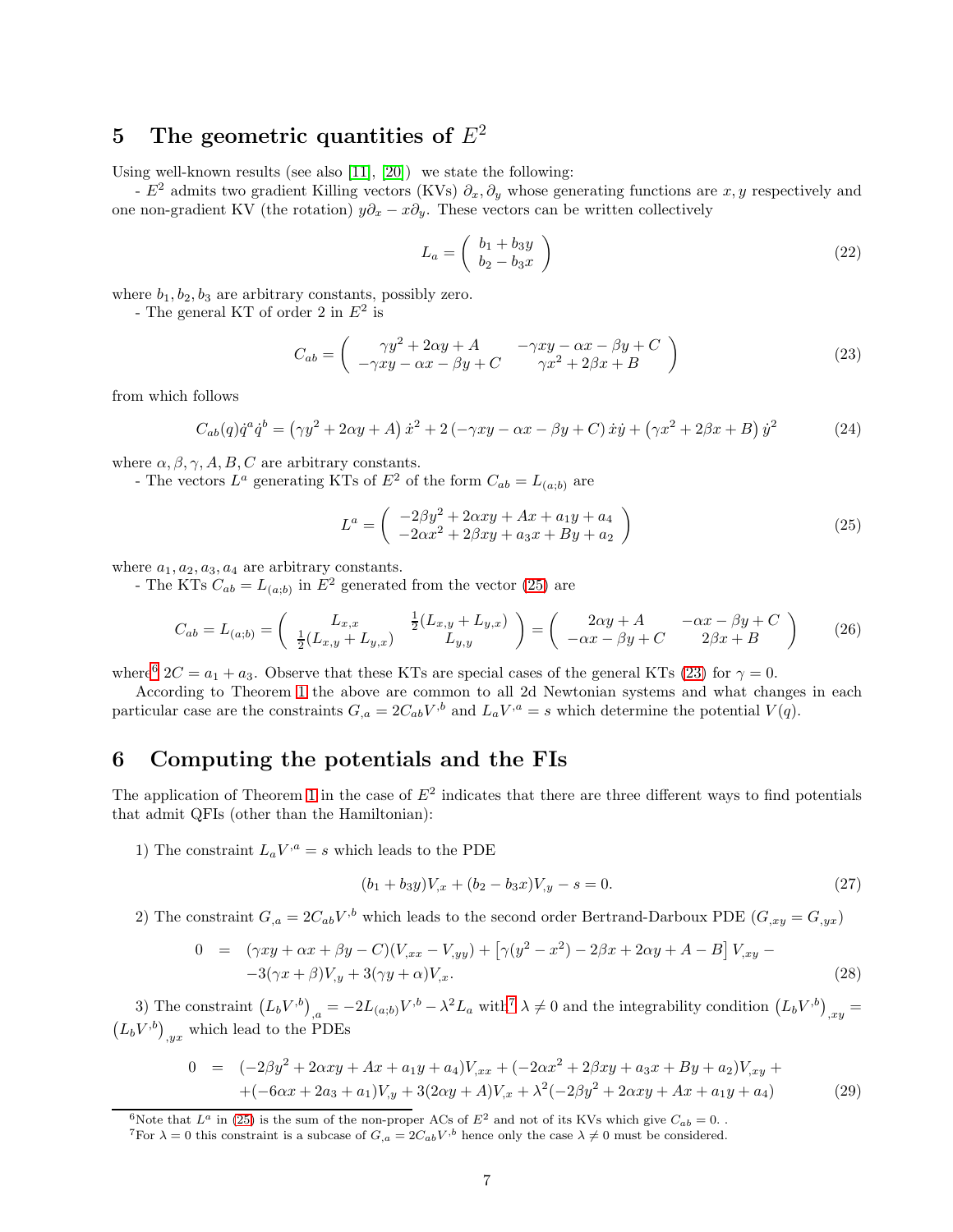<span id="page-7-1"></span>
$$
0 = (-2\alpha x^2 + 2\beta xy + a_3 x + By + a_2)V_{,yy} + (-2\beta y^2 + 2\alpha xy + Ax + a_1 y + a_4)V_{,xy} ++3(2\beta x + B)V_{,y} + (-6\beta y + 2a_1 + a_3)V_{,x} + \lambda^2(-2\alpha x^2 + 2\beta xy + a_3 x + By + a_2)
$$
(30)

<span id="page-7-0"></span>
$$
0 = (\alpha x + \beta y - C)(V_{,xx} - V_{,yy}) + (-2\beta x + 2\alpha y + A - B)V_{,xy} - 3\beta V_{,y} + 3\alpha V_{,x} +
$$
  
 
$$
+ \frac{\lambda^2}{2}(6\alpha x - 6\beta y + a_1 - a_3), \quad 2C = a_1 + a_3.
$$
 (31)

For  $\alpha = \beta = 0$  and  $a_1 = a_3$  equation [\(31\)](#page-7-0) reduces to [\(28\)](#page-6-4). Therefore in order to find new potentials one of these conditions must be relaxed. This case of finding potentials is the most difficult because the problem is over-determined, i.e. we have a system of three PDEs [\(29\)](#page-6-5)-[\(31\)](#page-7-0) and only one unknown function, the  $V(x, y)$ .

In the following sections we solve these constraints and find the admitted potentials which, as a rule, are integrable. Subsequently we apply Theorem [1](#page-4-0) to each of these potentials in order to compute the admitted FIs and determine which of those are integrable and in particular superintegrable.

# 7 The constraint  $L_a V^{,a} = s$

The constraint  $L_a V^a = s$  gives [\(27\)](#page-6-6) which can be solved using the method of the characteristic equation.

To cover all possible occurrences we have to consider the following cases: a)  $b_3 = 0$  and  $b_1 \neq 0$  (KVs  $\partial_x$  and  $\partial_x, \partial_y$ ; b)  $b_3 = b_1 = 0$  and  $b_2 \neq 0$  (KV  $\partial_y$ ); and c)  $b_3 \neq 0$  (KVs  $y\partial_x - x\partial_y$ ;  $\partial_x, y\partial_x - x\partial_y$ ; and  $\partial_y, y\partial_x - x\partial_y$ ). For each case the solution is shown in the following table:

| Jase |                             | V(x,y)                                                                                                                 |
|------|-----------------------------|------------------------------------------------------------------------------------------------------------------------|
| a    | $b_3 = 0, b_1 \neq 0$       | $\frac{s}{b_1}x + F(b_1y - b_2x)$                                                                                      |
|      | $b_3 = b_1 = 0, b_2 \neq 0$ | $\frac{s}{b_2}y+F(x)$                                                                                                  |
|      | $b_3\neq 0$                 | $y + \frac{b_1}{b_3}$<br>+ $F(b_1y + \frac{b_3}{2}y^2 - b_2x + \frac{b_3}{2}x^2)$<br>$\frac{s}{b_3}$ tan <sup>-1</sup> |

We shall refer to the above solutions as **Class I** potentials. In order to determine if these potentials admit QFIs we apply Theorem [1](#page-4-0) to the following potentials resulting from the table above:

$$
V_1 = cx + F(y - bx)
$$
  
\n
$$
V_2 = cy + F(x)
$$
  
\n
$$
V_3 = c \tan^{-1} \left( \frac{y + b_1}{-x + b_2} \right) + F \left( \frac{x^2 + y^2}{2} + b_1 y - b_2 x \right)
$$

.

Before we continue we recall that if  $I_1, I_2, ..., I_k$  are FIs of a given dynamical system then any function  $f(I_1, ..., I_k)$ is also a FI of the dynamical system.

### 7.1 The potential  $V_1 = cx + F(y - bx)$

**Case a.**  $b = 0$  and  $F = \lambda y$ .

The potential reduces to  $V_{1a} = cx + \lambda y$ .

The irreducible FIs are

$$
L_{11} = \dot{x} + ct, \ L_{12} = \dot{y} + \lambda t, \ Q_{11} = \frac{1}{2}\dot{x}^2 + cx, \ Q_{12} = \frac{1}{2}\dot{y}^2 + \lambda y.
$$

We note that  $Q_{11} + Q_{12} = \frac{1}{2}(\dot{x}^2 + \dot{y}^2) + V = H$  the Hamiltonian. We compute  $\{Q_{11}, Q_{12}\} = 0, \{L_{11}, Q_{11}\} = -c$ .

The FIs  $I_1 = Q_{11} + Q_{12}$ ,  $I_2 = \lambda L_{11} - cL_{12} = \lambda \dot{x} - c\dot{y}$  and  $I_3 = Q_{11}$  are functionally independent and satisfy the relations

$$
\{I_1, I_2\} = \{I_1, I_3\} = 0, \ \{I_2, I_3\} = -c\lambda.
$$

Therefore the potential  $V_{1a}$  is superintegrable.

We note that the FIs  $I_2$ ,  $Q_{11}$  are respectively the FIs  $(3.1.4)$  and  $(3.2.20)$  of [16].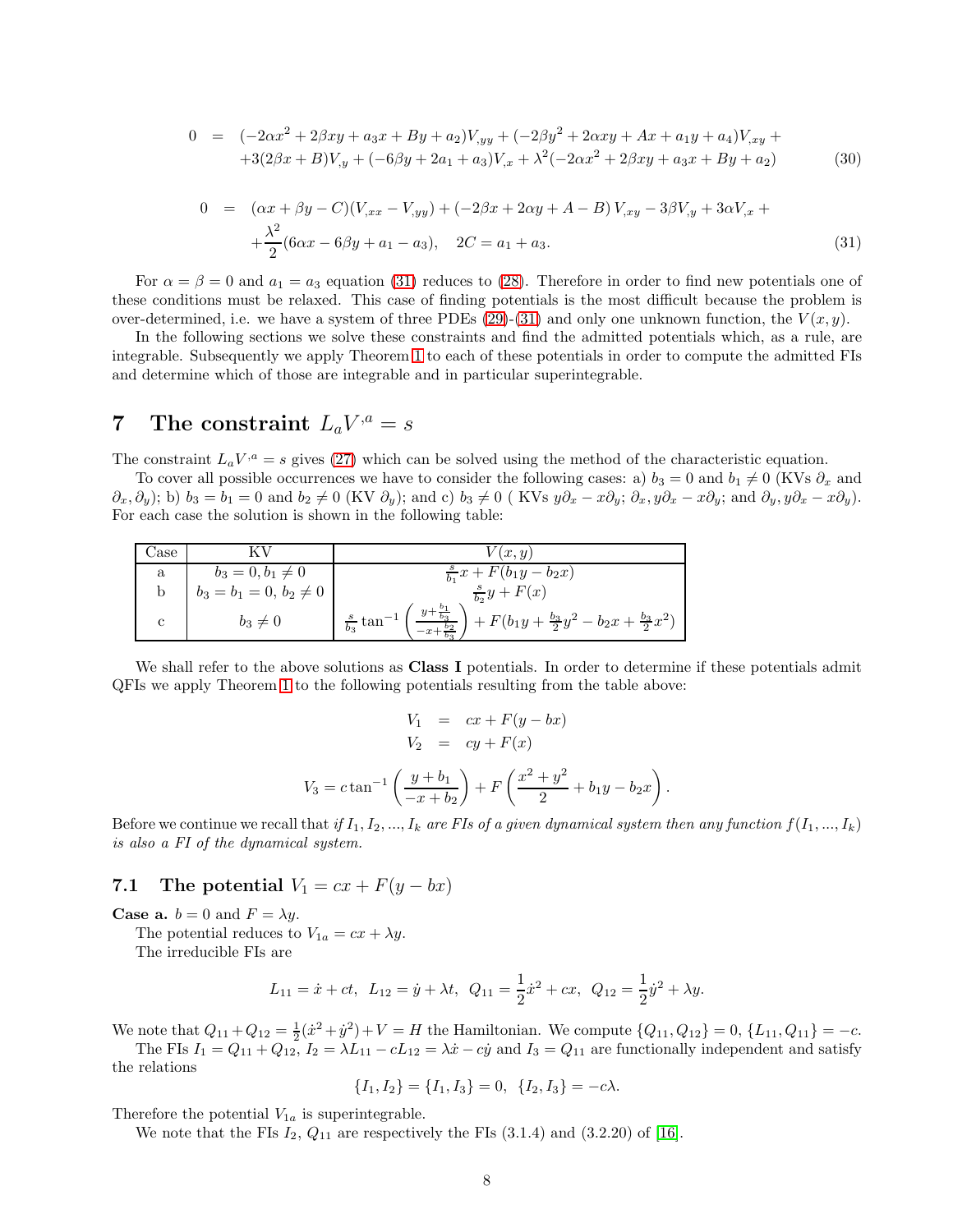**Case b.**  $\frac{d^2F}{dw^2} \neq 0$  and  $w \equiv y - bx$ . The irreducible FIs are

$$
L_{21} = \dot{x} + b\dot{y} + ct, \ L_{22} = t(\dot{x} + b\dot{y}) - (x + b\dot{y}) + \frac{c}{2}t^2, \ Q_{21} = (\dot{x} + b\dot{y})^2 + 2c(x + b\dot{y}).
$$

For  $F(y - bx) = -\frac{1}{2}\lambda^2 y^2$  and  $b = 0$  we have the potential  $V_{1b} = cx - \frac{1}{2}\lambda^2 y^2$ ,  $\lambda \neq 0$ , which admits the additional time-dependent FI  $L_{23} = e^{\lambda t}(\dot{y} - \lambda y)$ . Observe also that in this case  $Q_{21}$  reduces to  $Q_{e1} = \frac{1}{2}\dot{x}^2 + cx$ which using the Hamiltonian generates the QFI

$$
Q_{e2} \equiv H - Q_{e1} = \frac{1}{2} \dot{y}^2 - \frac{1}{2} \lambda^2 y^2.
$$

The LFI  $L_{21}(c=0)$  is the (3.1.4) of [16].

We compute  $\{H, L_{21}\} = \frac{\partial L_{21}}{\partial t} = c$  because  $L_{21}$  is a time-dependent FI. The potential of the case b is integrable because  $\{H, Q_{21}\} = 0$ . Moreover

$$
\{H, L_{22}\} = L_{21} = \frac{\partial L_{22}}{\partial t}, \quad \{L_{21}, L_{22}\} = 1 + b^2,
$$

$$
{Q_{21}, L_{21}} = 2c(1 + b^2) = 2c{L_{21}, L_{22}}, \quad {Q_{21}, L_{22}} = 2(1 + b^2)L_{21} = 2{L_{21}, L_{22}}L_{21}.
$$

For the special case  $V = cx - \frac{1}{2}\lambda^2 y^2$  we have

$$
\{H, L_{23}\} = \{Q_{e2}, L_{23}\} = \lambda L_{23} = \frac{\partial L_{23}}{\partial t}, \ \{Q_{e1}, L_{23}\} = 0.
$$

The triplet  $Q_{e1}, Q_{e2}, L_{23}$  proves that this potential is superintegrable.

We note that in [16] only the **Class II** potentials (to be considered in the next section) are examined for superintegrability (see [16] p.108 (3.2.34)-(3.2.36) ).

For  $c \neq 0$  the potential  $V_1 = cx + F(y - bx)$  is not included in [16] because the author seeks for autonomous LFIs of the form  $(3.1.1)$  and in that case  $s = 0$ .

### 7.2 The potential  $V_2 = cy + F(x)$

We consider the case  $F'' = \frac{d^2 F}{dx^2} \neq 0$  because otherwise we retrieve the potential  $V_{1a}$  discussed above.

The irreducible FIs are

$$
L_{31} = \dot{y} + ct
$$
,  $Q_{31} = \frac{1}{2}\dot{x}^2 + F(x)$ ,  $Q_{32} = \frac{1}{2}\dot{y}^2 + cy$ .

Therefore the potential  $V_2$  is integrable. This potential is also of the form  $V = F_1(x) + F_2(y)$ , which is the  $(3.2.20)$  of [16].

For  $F(x) = -\frac{1}{2}\lambda^2 x^2$  we obtain the potential  $V_{2a} = cy - \frac{1}{2}\lambda^2 x^2$ ,  $\lambda \neq 0$ , which admits the additional FI  $L_{32} = e^{\lambda t} (\dot{x} - \lambda x)$ . This potential is superintegrable because of the functionally independent triplet  $Q_{31}$ ,  $Q_{32}$ and  $L_{32}$ .

#### <span id="page-8-0"></span>**7.3** The potential  $V_3 = c \tan^{-1} \left( \frac{y+b_1}{-x+b_2} \right)$  $-x+b_2$  $+ F\left(\frac{x^2+y^2}{2} + b_1y - b_2x\right)$

We find the time-dependent LFI

$$
L_{51} = y\dot{x} - x\dot{y} + b_1\dot{x} + b_2\dot{y} + ct.
$$

For  $c = 0$  this potential is integrable. For  $c \neq 0$  we do not know.

For  $c = 0$  and  $F = \lambda \left( \frac{x^2 + y^2}{2} + b_1 y - b_2 x \right)$ ,  $\lambda \neq 0$ , the independent FIs are

$$
L_{41} = y\dot{x} - x\dot{y} + b_1\dot{x} + b_2\dot{y}, \ Q_{41} = \frac{1}{2}\dot{x}^2 + \frac{1}{2}\lambda x^2 - \lambda b_2 x, \ Q_{42} = \frac{1}{2}\dot{y}^2 + \frac{1}{2}\lambda y^2 + \lambda b_1 y,
$$
  

$$
Q_{43} = \dot{x}\dot{y} + \lambda(xy + b_1x - b_2y).
$$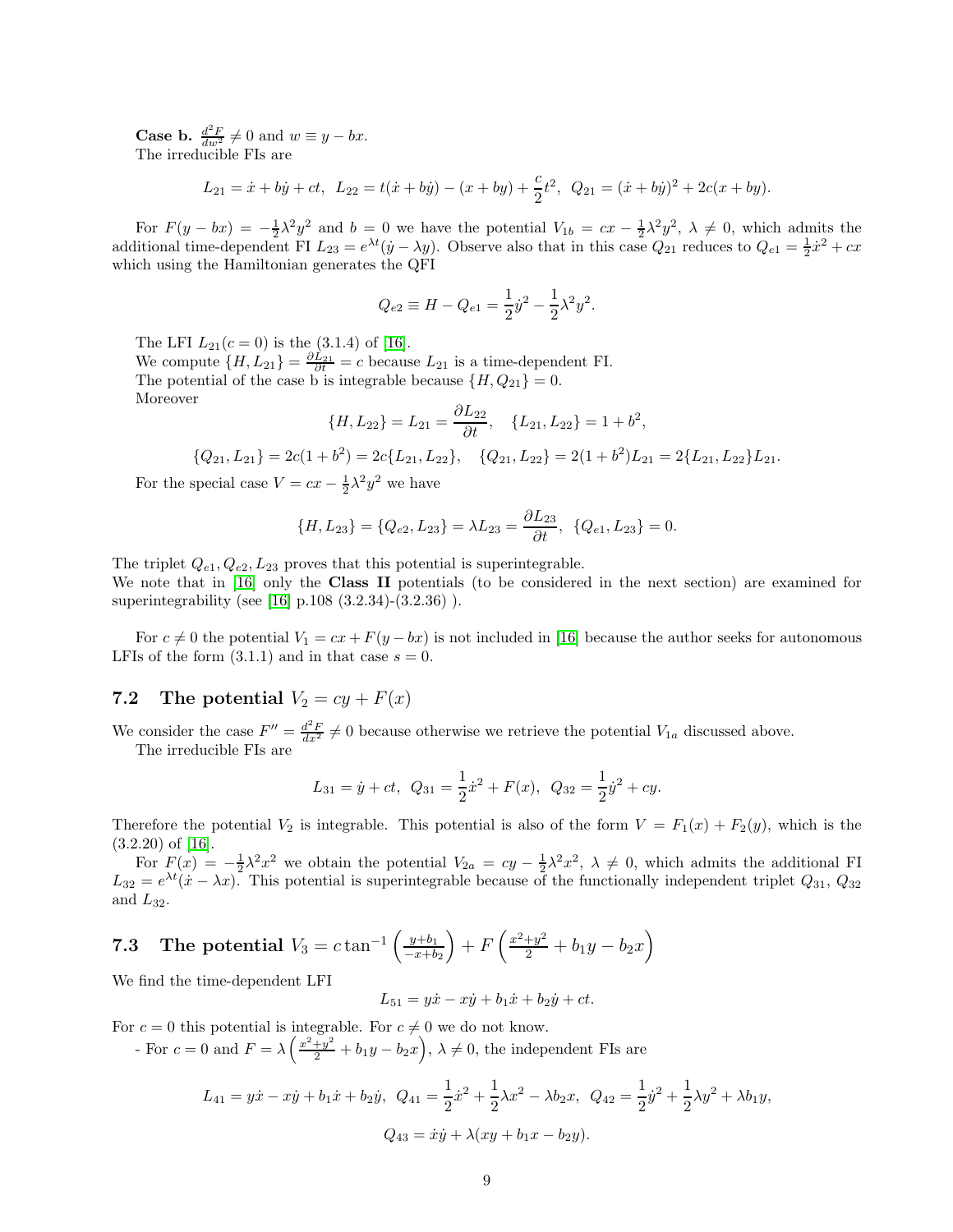Observe that  $Q_{41} + Q_{42} = H$  is the energy of the system. The LFI  $L_{41}$  is the (3.1.6) of [16]. The functionally independent triplet  $H$ ,  $L_{41}$ ,  $Q_{41}$  proves that this potential is superintegrable. We have

$$
\{H, L_{41}\} = \{H, Q_{41}\} = 0, \ \{L_{41}, Q_{41}\} = -Q_{43} + \lambda b_1 b_2.
$$

If  $b_1 = b_2 = 0$  and  $\lambda = -k^2 \neq 0$  we obtain the superintegrable<sup>[8](#page-9-0)</sup> potential  $V_{3b} = -\frac{1}{2}k^2(x^2 + y^2)$  which admits the additional time-dependent LFIs

$$
L_{42\pm} = e^{\pm kt}(\dot{x} \mp kx), \ L_{43\pm} = e^{\pm kt}(\dot{y} \mp ky).
$$

We also compute

$$
\{L_{41}, Q_{42}\} = Q_{43} - \lambda b_1 b_2, \ \{L_{41}, Q_{43}\} = 2Q_{41} - 2Q_{42} + \lambda (b_2^2 - b_1^2)
$$

$$
\{Q_{41}, Q_{42}\} = 0, \ \{Q_{41}, Q_{43}\} = \{Q_{43}, Q_{42}\} = -\lambda L_{41}.
$$

In section 4 of [26] the author has found the superintegrable Class I potentials  $V_{1a}$  and  $V_{3a}$ .

We note that in the review [16] the time-dependent LFIs of the potentials  $V_{1a}$ ,  $V_2$  are not discussed. In general in [16] all the time-dependent FIs are ignored, although they can be used to decide the superintegrability of the system.

#### 7.4 Summary

We collect the results for the **Class I** potentials in the following tables.

| Potential                                                                                                              | 161<br>Ket | LFIs and QFIs                                                                                                                                         |  |
|------------------------------------------------------------------------------------------------------------------------|------------|-------------------------------------------------------------------------------------------------------------------------------------------------------|--|
| $V_3(c \neq 0) = c \tan^{-1} \left( \frac{y+b_1}{-x+b_2} \right) + F \left( \frac{x^2+y^2}{2} + b_1 y - b_2 x \right)$ |            | $L_{51} = y\dot{x} - x\dot{y} + b_1\dot{x} + b_2\dot{y} + ct$                                                                                         |  |
| Integrable potentials                                                                                                  |            |                                                                                                                                                       |  |
| $V_1 = cx + F(y - bx), \frac{d^2 F}{dw^2} \neq 0, w \equiv y - bx$                                                     |            | $L_{21} = \dot{x} + b\dot{y} + ct,$<br>$L_{22} = t(\dot{x} + b\dot{y}) - (x + by) + \frac{c}{2}t^2$<br>$Q_{21} = (\dot{x} + b\dot{y})^2 + 2c(x + by)$ |  |
| $V_2 = cy + F(x), F'' \neq 0$                                                                                          | (3.2.20)   | $L_{31} = \dot{y} + ct, Q_{31} = \frac{1}{2}\dot{x}^2 + \overline{F(x)},$<br>$Q_{32} = \frac{1}{2}\dot{y}^2 + cy$                                     |  |
| $V_3(c=0)$                                                                                                             | (3.1.6)    | $L_{51}(c=0)$                                                                                                                                         |  |

| Superintegrable potentials                                                            |                      |                                                                                                                                                                                                                                                                             |  |  |  |
|---------------------------------------------------------------------------------------|----------------------|-----------------------------------------------------------------------------------------------------------------------------------------------------------------------------------------------------------------------------------------------------------------------------|--|--|--|
| Potential                                                                             | Ref[16]              | <b>LFIs and QFIs</b>                                                                                                                                                                                                                                                        |  |  |  |
| $V_{1a} = cx + \lambda y$                                                             | (3.1.4),<br>(3.2.20) | $L_{11} = \dot{x} + ct, L_{12} = \dot{y} + \lambda t,$<br>$Q_{11} = \frac{1}{2}\dot{x}^2 + cx$ , $Q_{12} = \frac{1}{2}\dot{y}^2 + \lambda y$                                                                                                                                |  |  |  |
| $V_{1b} = cx - \frac{1}{2}\lambda^2 y^2, \lambda \neq 0$                              | (3.2.20)             | $L_{11}, L_{22}(b=0) = t\dot{x} - x + \frac{c}{2}t^2, L_{23} = e^{\lambda t}(\dot{y} - \lambda y),$<br>$Q_{2e1} = \frac{1}{2}\dot{x}^2 + cx$ , $Q_{2e2} = \frac{1}{2}\dot{y}^2 - \frac{1}{2}\lambda^2y^2$                                                                   |  |  |  |
| $V_{2a} = cy - \frac{1}{2}\lambda^2 x^2, \lambda \neq 0$                              | (3.2.20)             | $L_{31}, Q_{31a} = \frac{1}{2}\dot{x}^2 - \frac{1}{2}\lambda^2 x^2, Q_{32}, L_{32} = e^{\lambda t}(\dot{x} - \lambda x)$                                                                                                                                                    |  |  |  |
| $V_{3a} = \lambda \left( \frac{x^2 + y^2}{2} + b_1 y - b_2 x \right), \lambda \neq 0$ | (3.1.6)              | $L_{41} = y\dot{x} - x\dot{y} + b_1\dot{x} + b_2\dot{y}$ , $Q_{41} = \frac{1}{2}\dot{x}^2 + \frac{1}{2}\lambda x^2 - \lambda b_2x$ ,<br>$Q_{42} = \frac{1}{2}\dot{y}^2 + \frac{1}{2}\lambda y^2 + \lambda b_1 y, Q_{43} = \dot{x}\dot{y} + \lambda(\dot{x}y + b_1x - b_2y)$ |  |  |  |
| $V_{3b} = -\frac{1}{2}k^2(x^2+y^2), k \neq 0$                                         | (3.1.5)              | $L_{41b} = y\dot{x} - x\dot{y}$ , $Q_{41b} = \frac{1}{2}\dot{x}^2 - \frac{1}{2}k^2x^2$ ,<br>$Q_{42b} = \frac{1}{2}\dot{y}^2 - \frac{1}{2}k^2y^2, Q_{43b} = \dot{x}\dot{y} - k^2xy,$<br>$L_{42+} = e^{\pm kt}(\dot{x} \mp kx), L_{43\pm} = e^{\pm kt}(\dot{y} \mp ky)$       |  |  |  |

<span id="page-9-0"></span><sup>8</sup>A subcase of the above superintegrable potential is the potential  $V_{3a} = \lambda \left( \frac{x^2 + y^2}{2} + b_1 y - b_2 x \right)$ .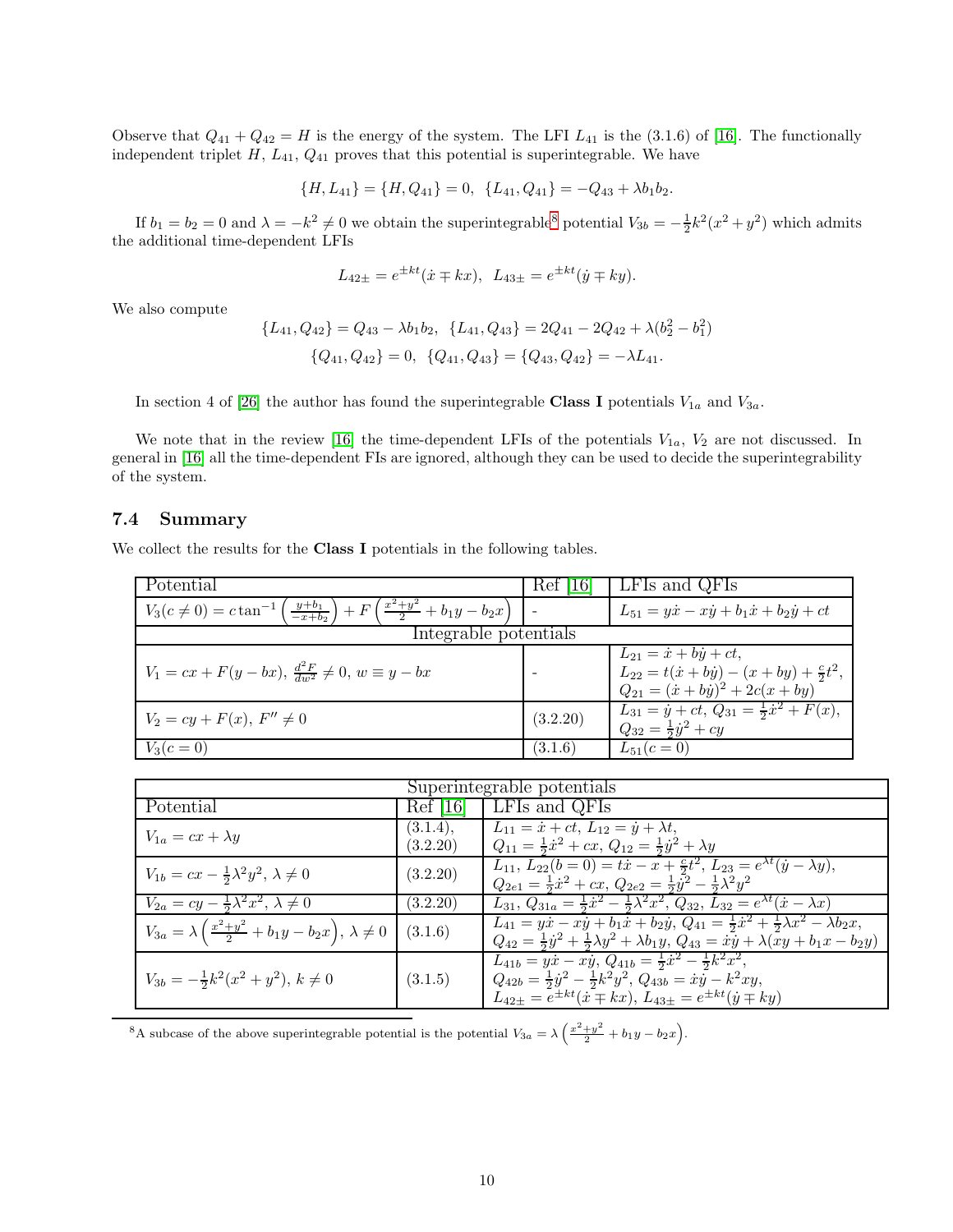# ${\bf 8}\quad \textbf{The constraint}\,\, G_{,a} = 2C_{ab}V^{,b}$

In this case we have the PDE [\(28\)](#page-6-4)

<span id="page-10-0"></span>
$$
0 = (\gamma xy + \alpha x + \beta y - C)(V_{,xx} - V_{,yy}) + [\gamma(y^2 - x^2) - 2\beta x + 2\alpha y + A - B]V_{,xy} --3(\gamma x + \beta)V_{,y} + 3(\gamma y + \alpha)V_{,x}.
$$
\n(32)

The potentials which follow from this equation we call Class II potentials. This equation cannot be solved in full generality (see also [16]), therefore we consider various cases which produce the known FIs. We emphasize that the potentials we find in this section are only a subset of the possible potentials which will follow from the general solution of [\(32\)](#page-10-0). However the important point here is that we recover the known results with a direct and unified approach which can be used in the future by other authors to discover new integrable and superintegrable potentials in  $E^2$  and in other spaces.

1) 
$$
\gamma \neq 0
$$
,  $A = B$  and  $\alpha = \beta = C = 0$ . Then  $C_{ab} = \begin{pmatrix} \gamma y^2 + A & -\gamma xy \\ -\gamma xy & \gamma x^2 + A \end{pmatrix}$  and equation (32) becomes  

$$
xy(V_{,xx} - V_{,yy}) + (y^2 - x^2)V_{,xy} - 3xV_{,y} + 3yV_{,x} = 0
$$
(33)

whose solution gives

<span id="page-10-2"></span><span id="page-10-1"></span>
$$
V_{21} = \frac{F_1\left(\frac{y}{x}\right)}{d_1x^2 + d_2y^2} + F_2(x^2 + y^2)
$$
\n(34)

where  $d_1, d_2$  are arbitrary constants.

- For the subcase  $d_1 = d_2 = 1$  with  $A = 0$  we find the QFI

$$
I_{11} = (y\dot{x} - x\dot{y})^2 + 2F_1\left(\frac{y}{x}\right) = (r^2\dot{\theta})^2 - \Phi(\theta)
$$
\n(35)

where  $r^2 = x^2 + y^2$  and  $\theta = \tan^{-1}(\frac{y}{x})$ . This is the well-known **Ermakov** - Lewis invariant; see also (3.2.11) of [16].

- For  $d_1 \neq 0$  the potential [\(34\)](#page-10-1) is written equivalently

$$
V_{21} = \frac{F_1(\frac{y}{x})}{x^2 + cy^2} + F_2(x^2 + y^2)
$$

where  $c$  is an arbitrary constant.

This potential admits QFIs for  $F_1 = \frac{cky^2 + kx^2}{x^2 + (2-c)y}$  $\frac{cky^2+kx^2}{x^2+(2-c)y^2}$ . Therefore

$$
V_{21a} = \frac{k}{x^2 + (2 - c)y^2} + F_2(x^2 + y^2) = \frac{k}{x^2 + \ell y^2} + F_2(x^2 + y^2)
$$

with the QFI

$$
I_{11a} = (y\dot{x} - x\dot{y})^2 + \frac{2k(c-1)y^2}{x^2 + (2-c)y^2} = (y\dot{x} - x\dot{y})^2 + \frac{2k(1-\ell)y^2}{x^2 + \ell y^2}
$$
(36)

where  $\ell \equiv 2 - c$ .

- For  $d_1 = 0, d_2 \neq 0$  the potential  $V_{21}$  becomes

$$
V_{21} = \frac{F_1(\frac{y}{x})}{y^2} + F_2(x^2 + y^2).
$$

This potential admits QFIs for  $F_1 = \frac{ky^2}{2x^2 + y^2}$ . Then

$$
V_{21b} = \frac{k}{2x^2 + y^2} + F(x^2 + y^2)
$$

with the QFI

$$
I_{11b} = (y\dot{x} - x\dot{y})^2 + \frac{ky^2}{2x^2 + y^2}.
$$
\n(37)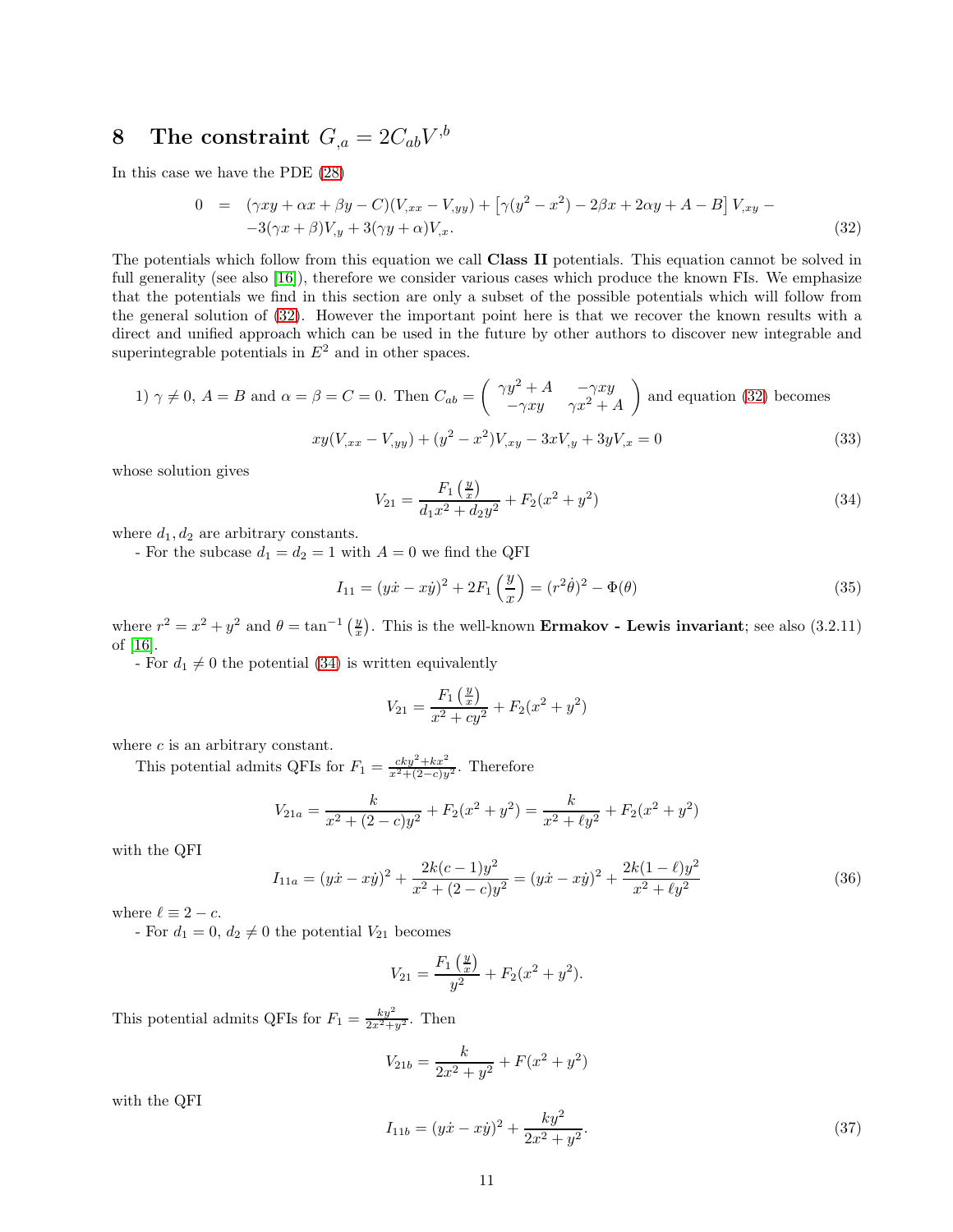Observe that  $V_{21b}$  is of the form  $V_{21a}(c=3/2)$  or  $V_{21a}(\ell=1/2)$  with  $\bar{k} \equiv 2k$ . Therefore  $V_{21b}$  is included in case  $V_{21a}$ .

2) 
$$
\gamma = 1
$$
 and  $\alpha = \beta = B = C = 0$ . Then  $C_{ab} = \begin{pmatrix} y^2 + A & -xy \\ -xy & x^2 \end{pmatrix}$  and equation (32) becomes  

$$
xy(V_{,xx} - V_{,yy}) + (y^2 - x^2 + A)V_{,xy} - 3xV_{,y} + 3yV_{,x} = 0.
$$
 (38)

- For  $A = 0$  equation [\(38\)](#page-11-0) reduces to [\(33\)](#page-10-2).

- For  $A \neq 0$  the PDE [\(38\)](#page-11-0) gives the **Darboux solution** 

<span id="page-11-1"></span><span id="page-11-0"></span>
$$
V_{22} = \frac{F_1(u) - F_2(v)}{u^2 - v^2}
$$
\n(39)

where  $r^2 = x^2 + y^2$ ,  $u^2 = r^2 + A + [(r^2 + A)^2 - 4Ax^2]^{1/2}$  and  $v^2 = r^2 + A - [(r^2 + A)^2 - 4Ax^2]^{1/2}$ . We find the QFI (see  $(3.2.9)$  of  $[16]$ ).

$$
I_{21} = (y\dot{x} - x\dot{y})^2 + A\dot{x}^2 + \frac{v^2 F_1(u) - u^2 F_2(v)}{u^2 - v^2}.
$$
\n(40)

3)  $\gamma = 1$ ,  $B = -A$ ,  $C = \pm iA \neq 0$  and  $\alpha = \beta = 0$ . Then

$$
C_{ab} = \begin{pmatrix} y^2 + A & -xy \pm iA \\ -xy \pm iA & x^2 - A \end{pmatrix}
$$

and equation [\(32\)](#page-10-0) gives again a potential of the form [\(39\)](#page-11-1), but with  $u^2 = r^2 + [r^4 - 4A(x \pm iy)^2]^{1/2}$  and  $v^2 = r^2 - [r^4 - 4A(x \pm iy)^2]^{1/2}.$ 

We find the QFI (see  $(3.2.13)$  of  $[16]$ )

$$
I_{31} = (yx - xy)^2 + A(\dot{x} \pm i\dot{y})^2 + \frac{v^2 F_1(u) - u^2 F_2(v)}{u^2 - v^2}.
$$
\n(41)

4a)  $\alpha = 1$  and  $\beta = \gamma = A = B = C = 0$ . Then

$$
C_{ab} = \left(\begin{array}{cc} 2y & -x \\ -x & 0 \end{array}\right)
$$

and equation [\(32\)](#page-10-0) becomes

<span id="page-11-3"></span>
$$
x(V_{,xx} - V_{,yy}) + 2yV_{,xy} + 3V_{,x} = 0
$$
\n(42)

which gives the potential

<span id="page-11-2"></span>
$$
V_{24} = \frac{F_1(r+y) + F_2(r-y)}{r}
$$
\n(43)

where  $r^2 = x^2 + y^2$ .

We find the QFI (see  $(3.2.15)$  of  $[16]$ )

$$
I_{41} = \dot{x}(y\dot{x} - x\dot{y}) + \frac{(r+y)F_2(r-y) - (r-y)F_1(r+y)}{r}.
$$
\n(44)

4b)  $\beta = 1$  and  $\alpha = \gamma = A = B = C = 0$ . Then

$$
C_{ab} = \left(\begin{array}{cc} 0 & -y \\ -y & 2x \end{array}\right)
$$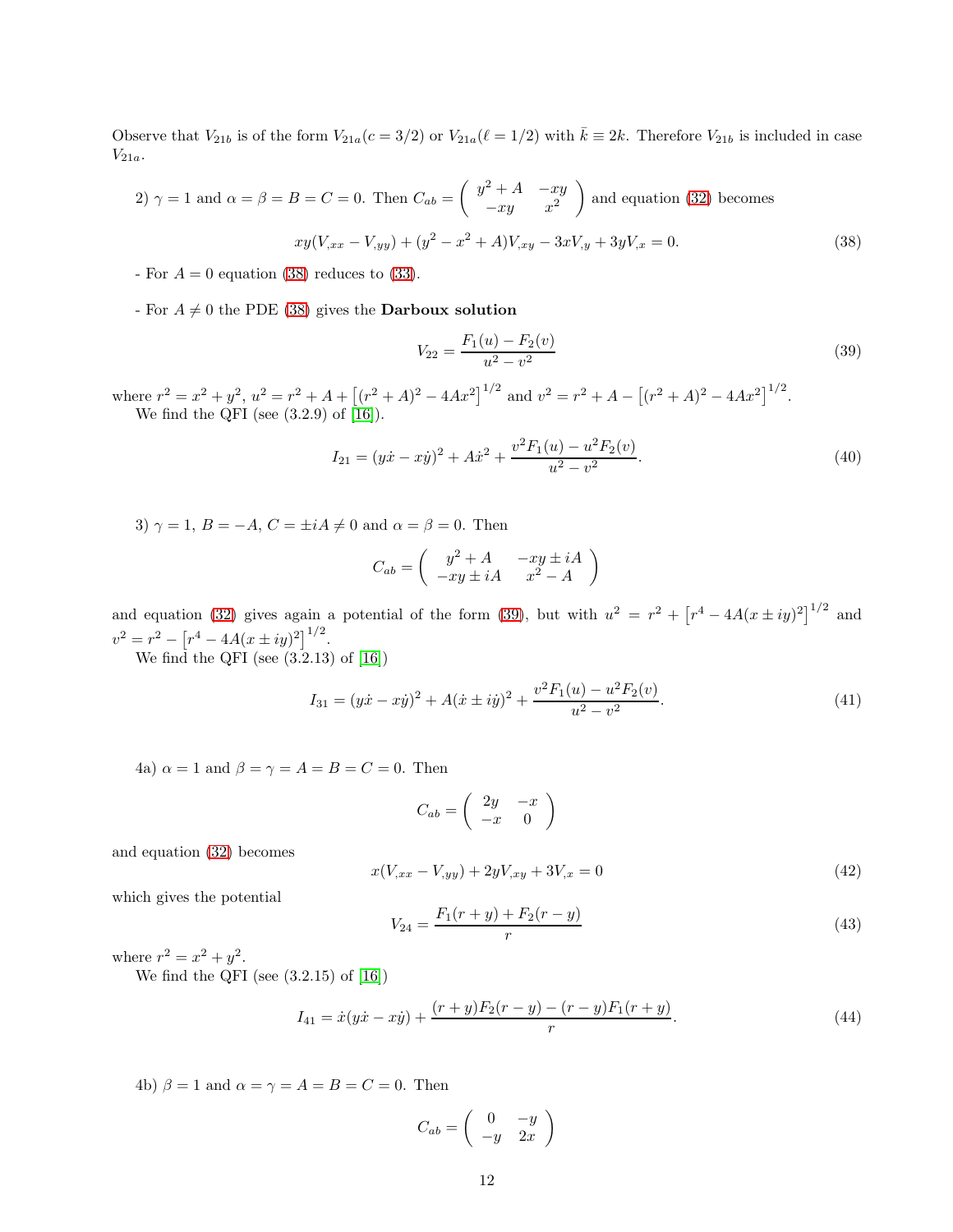and equation [\(32\)](#page-10-0) becomes

<span id="page-12-1"></span>
$$
y(V_{,xx} - V_{,yy}) - 2xV_{,xy} - 3V_{,y} = 0
$$
\n(45)

which gives the potential

<span id="page-12-0"></span>
$$
V_{24b} = \frac{F_1(r+x) + F_2(r-x)}{r}
$$
\n(46)

where  $r^2 = x^2 + y^2$ .

We find the QFI

$$
I_{41b} = \dot{y}(x\dot{y} - y\dot{x}) + \frac{(r+x)F_2(r-x) - (r-x)F_1(r+x)}{r}
$$
\n(47)

Observe that the potential [\(46\)](#page-12-0) is just the [\(43\)](#page-11-2) after the rotation  $x \leftrightarrow y$ . All the results of the case 4b can be derived from the case 4a if we apply the transformation  $x \leftrightarrow y$ . For this reason the case 4b is ignored when we search for integrable systems, but in superintegrability the PDE  $(45)$  shall be proved useful (see superintegrable potential  $(74)$  in subsection [8.1\)](#page-14-0).

5) 
$$
\alpha = 1, \beta = -i, A = -B = \frac{i}{4}, C = \frac{1}{4}
$$
 and  $\gamma = 0$ . Then

$$
C_{ab} = \begin{pmatrix} 2y + \frac{i}{4} & -x + iy + \frac{1}{4} \\ -x + iy + \frac{1}{4} & -2ix - \frac{i}{4} \end{pmatrix}
$$

and equation [\(32\)](#page-10-0) becomes

$$
(x - iy - \frac{1}{4}) (V_{,xx} - V_{,yy}) + 2 \left( y + ix + \frac{i}{4} \right) V_{,xy} + 3iV_{,y} + 3V_{,x} = 0.
$$
 (48)

This is written equivalently

$$
(x - iy)(\partial_x + i\partial_y)^2 V - \frac{1}{4}(\partial_x - i\partial_y)^2 V + 3(\partial_x + i\partial_y) V = 0
$$
\n(49)

and gives the potential

$$
V_{25} = w^{-1/2} \left[ F_1(z + \sqrt{w}) + F_2(z - \sqrt{w}) \right]
$$
 (50)

where  $z = x + iy$  and  $w = x - iy$ .

We find the QFI (see  $(3.2.17)$  of  $[16]$ )

$$
I_{51} = (y\dot{x} - x\dot{y})(\dot{x} + i\dot{y}) + \frac{i}{8}(\dot{x} - i\dot{y})^2 + i\left(1 - \frac{z}{\sqrt{w}}\right)F_1(z + \sqrt{w}) + i\left(-1 - \frac{z}{\sqrt{w}}\right)F_2(z - \sqrt{w}).
$$

6)  $\alpha = 1, \beta = \pm i$  and  $\gamma = A = B = C = 0$ . Then

$$
C_{ab} = \begin{pmatrix} 2y & -x \pm iy \\ -x \pm iy & \mp 2ix \end{pmatrix}
$$

and equation [\(32\)](#page-10-0) becomes

$$
(x \mp iy) (V_{,xx} - V_{,yy}) + 2 (y \pm ix) V_{,xy} \pm 3iV_{,y} + 3V_{,x} = 0
$$
\n(51)

from which follows

$$
V_{26} = \frac{F_1(z)}{r} + F_2'(z) \tag{52}
$$

where  $F'_2 = \frac{dF_2}{dz}$  and  $z = x \pm iy$ . We find the QFI (see  $(3.2.18)$  of  $[16]$ )

$$
I_{61} = (y\dot{x} - x\dot{y})(\dot{x} \pm i\dot{y}) - i zV + iF_2(z). \tag{53}
$$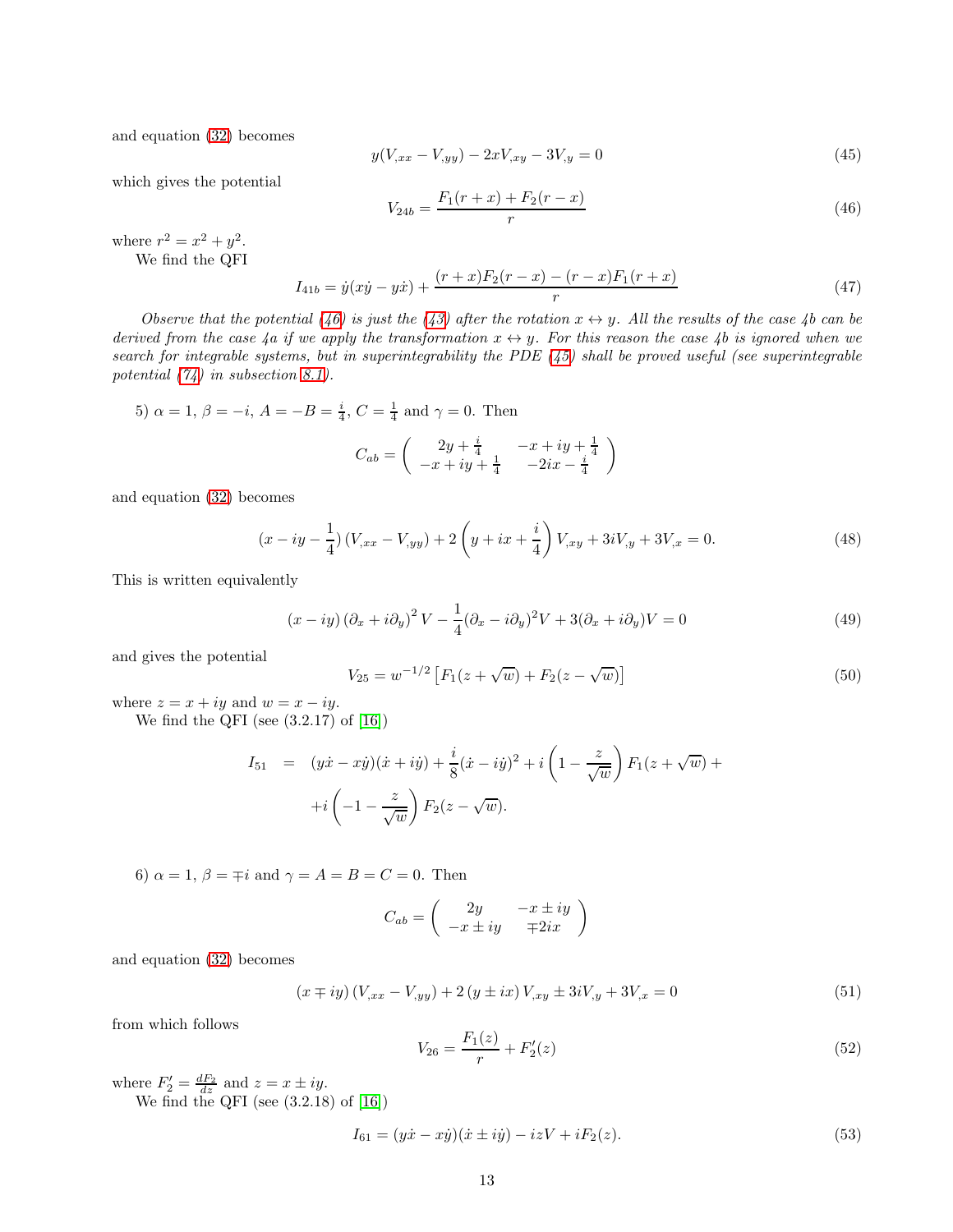7)  $AB \neq 0, A \neq B$  and  $\alpha = \beta = \gamma = C = 0$ . Then  $C_{ab} = \begin{pmatrix} A & 0 \\ 0 & B \end{pmatrix}$  $0 \quad B$  . Equation [\(32\)](#page-10-0) becomes

$$
(A - B)V_{,xy} = 0 \implies V_{,xy} = 0 \tag{54}
$$

which gives the separable potential

<span id="page-13-0"></span>
$$
V_{27} = F_1(x) + F_2(y). \tag{55}
$$

We find the irreducible QFIs (see (3.2.20) of [16])

$$
I_{71a} = \dot{x}^2 + 2F_1(x), \ I_{71b} = \dot{y}^2 + 2F_2(y).
$$

It can be shown that there are four special potentials of the potential [\(55\)](#page-13-0) which admit additional timedependent QFIs and are superintegrable. These are:

7a. The potential

$$
V_{271} = \frac{k_1}{(x + c_1)^2} + \frac{k_2}{(y + c_2)^2}
$$

admits the independent FIs

$$
I_{72a} = -\frac{t^2}{2}\dot{y}^2 + t(y + c_2)\dot{y} - t^2 \frac{k_2}{(y + c_2)^2} - \frac{1}{2}y^2 - c_2y
$$
  
\n
$$
I_{72b} = -\frac{t^2}{2}\dot{x}^2 + t(x + c_1)\dot{x} - t^2 \frac{k_1}{(x + c_1)^2} - \frac{1}{2}x^2 - c_1x.
$$

7b. The potential

$$
V_{272} = F_1(x) + \frac{k_2}{(y + c_2)^2}
$$

admits the FI  $I_{72a}$ .

7c. The potential

$$
V_{273} = F_2(y) + \frac{k_1}{(x + c_1)^2}
$$

admits the FI  $I_{72b}$ .

7d. The potential (see [\[8\]](#page-19-1))

$$
V_{274} = -\frac{\lambda^2}{8}(x^2 + y^2) - \frac{\lambda^2}{4}(c_1x + c_2y) - \frac{k_1}{(x + c_1)^2} - \frac{k_2}{(y + c_2)^2}
$$

admits the independent FIs

$$
I_{73a} = e^{\lambda t} \left[ -\dot{x}^2 + \lambda (x + c_1) \dot{x} - \frac{\lambda^2}{4} (x + c_1)^2 + \frac{2k_1}{(x + c_1)^2} \right]
$$
  
\n
$$
I_{73b} = e^{\lambda t} \left[ -\dot{y}^2 + \lambda (y + c_2) \dot{y} - \frac{\lambda^2}{4} (y + c_2)^2 + \frac{2k_2}{(y + c_2)^2} \right].
$$

In all the above relations  $\lambda$ ,  $c_1$ ,  $c_2$ ,  $k_1$ ,  $k_2$  are arbitrary constants.

8) 
$$
C \neq 0
$$
 and  $\alpha = \beta = \gamma = 0$ .  
\nThen  $C_{ab} = \begin{pmatrix} A & C \\ C & B \end{pmatrix}$  and equation (32) becomes  
\n
$$
C(V_{,yy} - V_{,xx}) + (A - B)V_{,xy} = 0.
$$
\n(56)

Solving [\(56\)](#page-13-1) we find the potential

<span id="page-13-1"></span>
$$
V_{28} = F_1 \left( y + b_0 x + \sqrt{b_0^2 + 1} x \right) + F_2 \left( y + b_0 x - \sqrt{b_0^2 + 1} x \right)
$$
\n(57)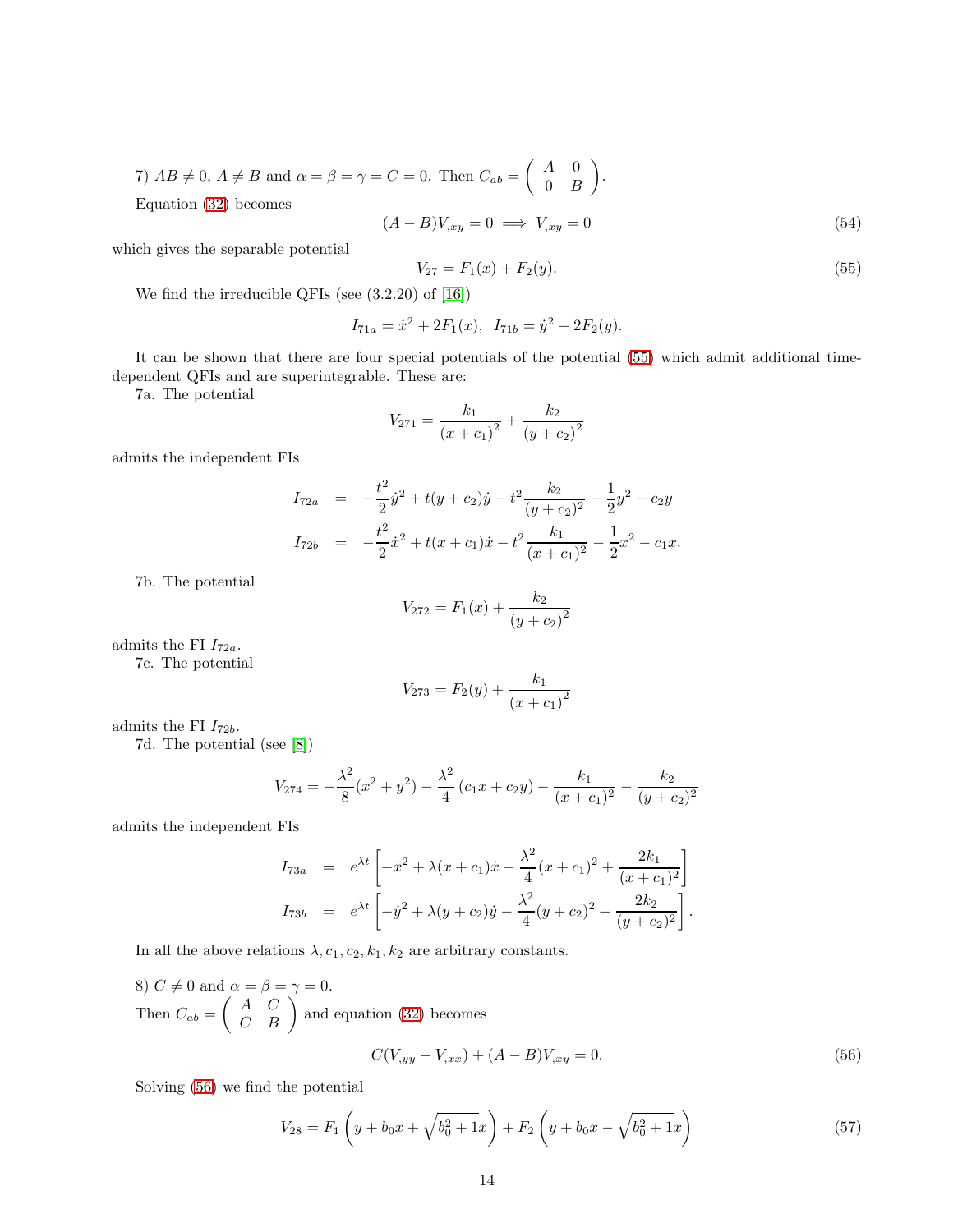where  $b_0 \equiv \frac{A-B}{2C}$ .

This potential admits the QFI

$$
I_{81} = A\dot{x}^2 + B\dot{y}^2 + 2C\dot{x}\dot{y} + (A+B)V + 2C\sqrt{b_0^2 + 1}(F_1 - F_2). \tag{58}
$$

We note that  $b_0(A, B, C)$ . Here A, B, C are parameters of the potential and therefore cannot be taken as independent parameters of the QFI.

For  $b_0 = 0$  we have  $A = B$ ,  $V_{,yy} - V_{,xx} = 0$  and the potential reduces to

<span id="page-14-1"></span>
$$
V_{28}(b_0 = 0) = F_1(y + x) + F_2(y - x)
$$
\n(59)

which is the solution of the 1d-wave equation.

For the potential [\(59\)](#page-14-1) we find the QFI

$$
I_{82} = \dot{x}\dot{y} + F_1(y+x) - F_2(y-x).
$$

9)  $A = 2, C = \pm i$  and  $\alpha = \beta = \gamma = B = 0$ . Then

$$
C_{ab} = \left(\begin{array}{cc} 2 & \pm i \\ \pm i & 0 \end{array}\right)
$$

and equation [\(32\)](#page-10-0) becomes

<span id="page-14-2"></span>
$$
\mp i(V_{,xx} - V_{,yy}) + 2V_{,xy} = 0.
$$
\n(60)

Solving [\(60\)](#page-14-2) we find the potential

$$
V_{29} = r^2 F_1''(z) + F_2(z)
$$
\n(61)

where  $F_1'' = \frac{d^2 F_1}{dz^2}$  and  $z = x \pm iy$ .

This potential admits the QFI (see (3.2.21) of [16])

$$
I_{91} = \dot{x}(\dot{x} \pm i\dot{y}) + V_{29} + 2zF'_1(z) - 2F_1(z). \tag{62}
$$

Observe that for the trivial KT  $C_{ab} = A\delta_{ab}$  the condition  $G_{,a} = 2C_{ab}V^{,b}$  gives

$$
G_{,a} = 2AV_{,a} \implies G = 2AV
$$

for all potentials  $V(x, y)$ . Therefore we recover the trivial result that all 2d-potentials  $V(x, y)$  admit the QFI

$$
I = A(\dot{x}^2 + \dot{y}^2 + 2V) = 2AH.
$$

Comparing with previous works we see that the potentials  $V_{21a}$  and  $V_{28}$  are new. The potential  $V_{274}(c_1 =$  $c_2 = 0$ ) is mentioned in [\[8\]](#page-19-1).

#### <span id="page-14-0"></span>8.1 The superintegrable potentials

When a potential belongs to two of the above 9 Class II cases simultaneously is superintegrable (e.g. potentials (3.2.34)- (3.2.36) of [16]) because in that case the potential admits two more autonomous FIs other than the Hamiltonian. From the above results we find the following Class II superintegrable potentials (see also [14],  $[15]$ .

S1) The potential (see (3.2.34) in [16], case (b) in [14] and [\[8\]](#page-19-1))

$$
V_{s1} = \frac{k}{2}(x^2 + y^2) + \frac{b}{x^2} + \frac{c}{y^2}
$$
\n(63)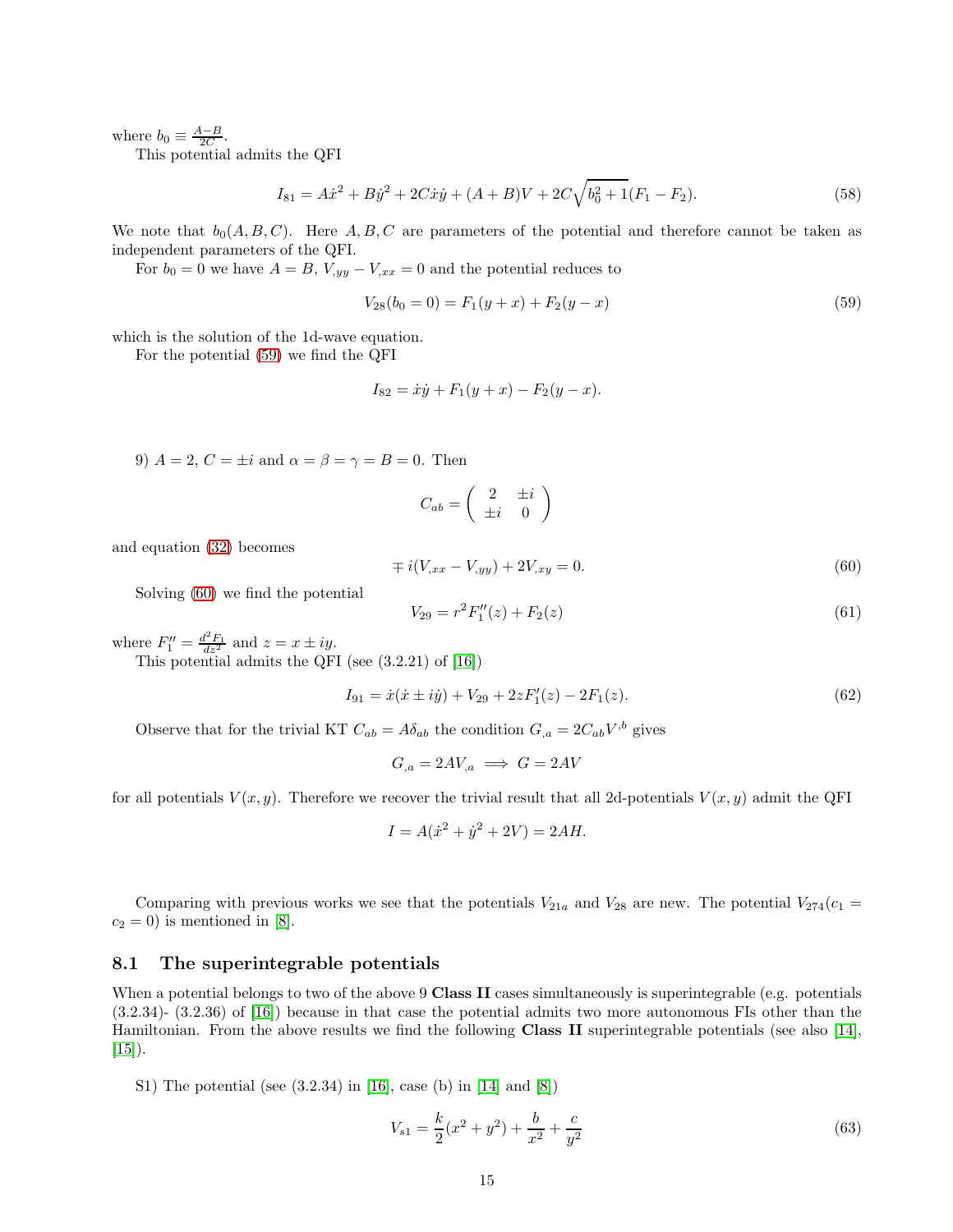where  $k, b, c$  are arbitrary constants.

This is of the form [\(34\)](#page-10-1) for  $d_1 = d_2 = 1$ ,

$$
F_1\left(\frac{y}{x}\right) = b\left(\frac{y}{x}\right)^2 + c\left(\frac{x}{y}\right)^2
$$
,  $F_2(x^2 + y^2) = \frac{k}{2}(x^2 + y^2) + \frac{b+c}{x^2 + y^2}$ 

and also of the separable form [\(55\)](#page-13-0). Therefore  $V_{s1}$  admits the additional QFIs

$$
I_{s1a} = (y\dot{x} - x\dot{y})^2 + 2b\frac{y^2}{x^2} + 2c\frac{x^2}{y^2}
$$
\n(64)

$$
I_{s1b} = \frac{1}{2}\dot{x}^2 + \frac{k}{2}x^2 + \frac{b}{x^2}
$$
 (65)

$$
I_{s1c} = \frac{1}{2}\dot{y}^2 + \frac{k}{2}y^2 + \frac{c}{y^2}.
$$
\n(66)

We note that  $V_{s1}$   $\left(k = -\frac{\lambda^2}{4}\right)$  $\left(\frac{\lambda^2}{4}, b = -k_1, c = -k_2\right)$ ,  $\lambda \neq 0$ , is the  $V_{274}$  for  $c_1 = c_2 = 0$  and therefore admits also the time-dependent FIs  $I_{73a}$ ,  $I_{73b}$ .

S2) Potentials of the form [\(43\)](#page-11-2) and [\(55\)](#page-13-0). Then we have to solve the systems of PDEs [\(42\)](#page-11-3) and  $V_{,xy} = 0$ . We find

$$
V_{s2} = \frac{k_1}{2}(x^2 + 4y^2) + \frac{k_2}{x^2} + k_3y \tag{67}
$$

and the QFIs

<span id="page-15-0"></span>
$$
I_{s2a} = \dot{x}(y\dot{x} - x\dot{y}) - k_1yx^2 + \frac{2k_2y}{x^2} - \frac{k_3}{2}x^2
$$
\n(68)

$$
I_{s2b} = \frac{1}{2}\dot{x}^2 + \frac{k_1}{2}x^2 + \frac{k_2}{x^2}
$$
 (69)

$$
I_{s2c} = \frac{1}{2}\dot{y}^2 + 2k_1y^2 + k_3y. \tag{70}
$$

where  $k_1, k_2, k_3$  are arbitrary constants.

This is the superintegrable potential of case (a) of [14]. Note that the QFI  $I_3^a$  given in [14] is not correct. The correct is the  $I_{s2a}$  of [\(68\)](#page-15-0) above.

We remark that the potential  $(3.2.35)$  in [16] is superintegrable only for  $b = 4a$  in which case the potential becomes  $V_{s2}$  for  $k_1 = 2a, k_2 = c$  and  $k_3 = 0$ .

S3) Potentials of the form [\(34\)](#page-10-1) and [\(43\)](#page-11-2). We solve the system of PDEs [\(33\)](#page-10-2) and [\(42\)](#page-11-3). We find

<span id="page-15-1"></span>
$$
V_{s3} = \frac{k_1}{x^2} + \frac{k_2}{r} + \frac{k_3 y}{r x^2} \tag{71}
$$

and the QFIs

$$
I_{s3a} = (y\dot{x} - x\dot{y})^2 + 2k_1 \frac{y^2}{x^2} + 2k_3 \frac{ry}{x^2}
$$
\n
$$
(72)
$$

$$
I_{s3b} = \dot{x}(y\dot{x} - x\dot{y}) + 2k_1 \frac{y}{x^2} + k_2 \frac{y}{r} + k_3 \frac{x^2 + 2y^2}{rx^2}
$$
 (73)

where  $r^2 = x^2 + y^2$ .

The superintegrable potential [\(71\)](#page-15-1) is symmetric  $(x \leftrightarrow y)$  to the superintegrable potential of case (c) of [14]. Indeed in order to find the superintegrable potential of [14] we simply consider the case leading to the potential of the form  $V_{24}$  of [\(43\)](#page-11-2) for  $\beta = 1$  instead of  $\alpha = 1$ .

We note that if we rename the constants in [\(71\)](#page-15-1) as  $k_1 = b+c$ ,  $k_2 = a$ ,  $k_3 = c-b$  we recover the superintegrable potential  $(3.2.36)$  of [16]. Indeed we have

$$
V_{s3} = \frac{a}{r} + \frac{\frac{b}{r+y} + \frac{c}{r-y}}{r}.
$$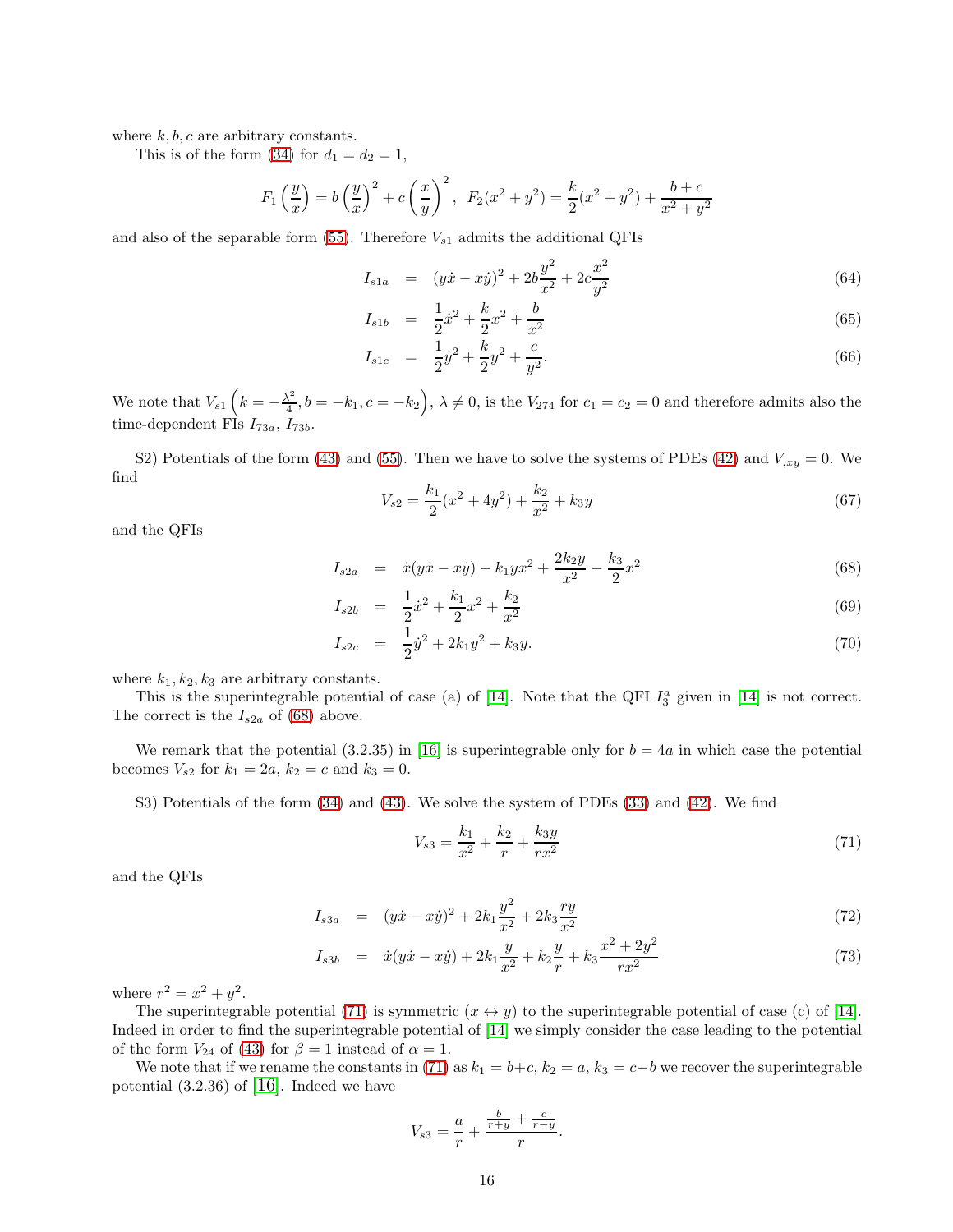S4) If we substitute the solution [\(43\)](#page-11-2) of the PDE [\(42\)](#page-11-3) in the PDE [\(45\)](#page-12-1), we find that for

$$
F_1(r + y) = k_1 + k_2\sqrt{r + y}, \ F_2(r - y) = k_3\sqrt{r - y}
$$

both PDEs [\(42\)](#page-11-3) and [\(45\)](#page-12-1) are satisfied simultaneously. Therefore the potential (see case (d) in [14])

<span id="page-16-0"></span>
$$
V_{s4} = \frac{k_1}{r} + k_2 \frac{\sqrt{r+y}}{r} + k_3 \frac{\sqrt{r-y}}{r}
$$
\n(74)

is superintegrable with additional QFIs

$$
I_{s4a} = \dot{x}(y\dot{x} - x\dot{y}) + \frac{k_1y}{r} + \frac{k_3(r+y)\sqrt{r-y} - k_2(r-y)\sqrt{r+y}}{r}
$$
  

$$
I_{s4b} = \dot{y}(x\dot{y} - y\dot{x}) + G(x, y)
$$

where  $G_{,x} + yV_{s4,y} = 0$  and  $G_{,y} + yV_{s4,x} - 2xV_{s4,y} = 0$ .

We note that in the case (d) in [14] the corresponding QFIs  $I_2^d$  and  $I_3^d$  are not correct, because  $\{H, I_2^d\} \neq 0$ and  $\{H, I_3^d\} \neq 0$ . Moreover this superintegrable potential is the case (E20) in [15]; and it is not mentioned in the review [16].

In the following tables we collect the results on Class II potentials with the corresponding reference to the review paper [16].

| Integrable potentials                                                                                                                                     |                           |                                                                                                                                                                                                  |  |  |  |
|-----------------------------------------------------------------------------------------------------------------------------------------------------------|---------------------------|--------------------------------------------------------------------------------------------------------------------------------------------------------------------------------------------------|--|--|--|
| Potential                                                                                                                                                 | $\operatorname{Ref}$ [16] | LES and QFIs                                                                                                                                                                                     |  |  |  |
| $V_{21} = \frac{F_1(\frac{y}{x})}{x^2+y^2} + F_2(x^2+y^2)$                                                                                                | (3.2.10)                  | $I_{11} = (y\dot{x} - x\dot{y})^2 + 2F_1(\frac{y}{x})$                                                                                                                                           |  |  |  |
| $V_{21a} = \frac{k}{x^2 + y^2} + F_2(x^2 + y^2)$                                                                                                          |                           | $I_{11a} = (y\dot{x} - x\dot{y})^2 + \frac{2k(1-\ell)y^2}{x^2 + \ell y^2}$                                                                                                                       |  |  |  |
| $V_{22} = \frac{F_1(u) - F_2(v)}{u^2 - v^2}$<br>$u^{2} = r^{2} + A + [(r^{2} + A)^{2} - 4Ax^{2}]^{1/2},$<br>$v^2 = r^2 + A - [(r^2 + A)^2 - 4Ax^2]^{1/2}$ |                           | $(3.2.7.8)$ $I_{21} = (yx - xy)^2 + Ax^2 + \frac{v^2 F_1(u) - u^2 F_2(v)}{u^2 - u^2}$                                                                                                            |  |  |  |
| $V_{23} = \frac{F_1(u) - F_2(v)}{v^2 - v^2}$<br>$u^{2} = r^{2} + [r^{4} - 4A(x \pm iy)^{2}]^{1/2},$<br>$v^2 = r^2 - [r^4 - 4A(x \pm iy)^2]^{1/2}$         |                           | $(3.2.7.12)$ $I_{31} = (y\dot{x} - x\dot{y})^2 + A(\dot{x} \pm i\dot{y})^2 + \frac{v^2 F_1(u) - u^2 F_2(v)}{u^2 - u^2}$                                                                          |  |  |  |
| $V_{24} = \frac{F_1(r+y)+F_2(r-y)}{r}$                                                                                                                    | (3.2.15)                  | $I_{41} = \dot{x}(y\dot{x} - x\dot{y}) + \frac{(r+y)F_2(r-y)-(r-y)F_1(r+y)}{r}$                                                                                                                  |  |  |  |
| $V_{25} = w^{-1/2} [F_1(z + \sqrt{w}) + F_2(z - \sqrt{w})],$<br>$z = x + iy$ , $w = x - iy$                                                               | (3.2.17)                  | $I_{51} = (yx - xy)(\dot{x} + i\dot{y}) + \frac{i}{8}(\dot{x} - i\dot{y})^2 +$<br>$+i\left(1-\frac{z}{\sqrt{w}}\right)F_1(z+\sqrt{w})+$<br>$+i\left(-1-\frac{z}{\sqrt{w}}\right)F_2(z-\sqrt{w})$ |  |  |  |
| $V_{26} = \frac{F_1(z)}{z} + F_2'(z),$<br>$F'_2 = \frac{dF_2}{dx}, z = x \pm iy$                                                                          | (3.2.18)                  | $I_{61} = (y\dot{x} - x\dot{y})(\dot{x} \pm i\dot{y}) - i zV + iF_2(z)$                                                                                                                          |  |  |  |
| $V_{27} = F_1(x) + F_2(y)$                                                                                                                                | (3.2.20)                  | $I_{71a} = \frac{1}{2}\dot{x}^2 + F_1(x), I_{71b} = \frac{1}{2}\dot{y}^2 + F_2(y)$                                                                                                               |  |  |  |
| $V_{28} = F_1 \left( y + b_0 x + \sqrt{b_0^2 + 1} x \right) +$<br>$+F_2(y+b_0x-\sqrt{b_0^2+1}x), b_0 \equiv \frac{A-B}{2C}$                               |                           | $I_{81} = A\dot{x}^2 + B\dot{y}^2 +$<br>$+2C\dot{x}\dot{y}+(A+B)V+2C\sqrt{b_0^2+1}(F_1-F_2)$                                                                                                     |  |  |  |
| $V_{28}(b_0 = 0) = F_1(y+x) + F_2(y-x)$                                                                                                                   |                           | $I_{82} = \dot{x}\dot{y} + F_1(y+x) - F_2(y-x)$                                                                                                                                                  |  |  |  |
| $V_{29} = r^2 F_1''(z) + F_2(z), F_1'' = \frac{d^2 F_1}{dz^2},$<br>$z = x \pm iy$                                                                         | (3.2.21)                  | $I_{91} = \dot{x}(\dot{x} \pm i\dot{y}) + V_{29} + 2zF'_1(z) - 2F_1(z)$                                                                                                                          |  |  |  |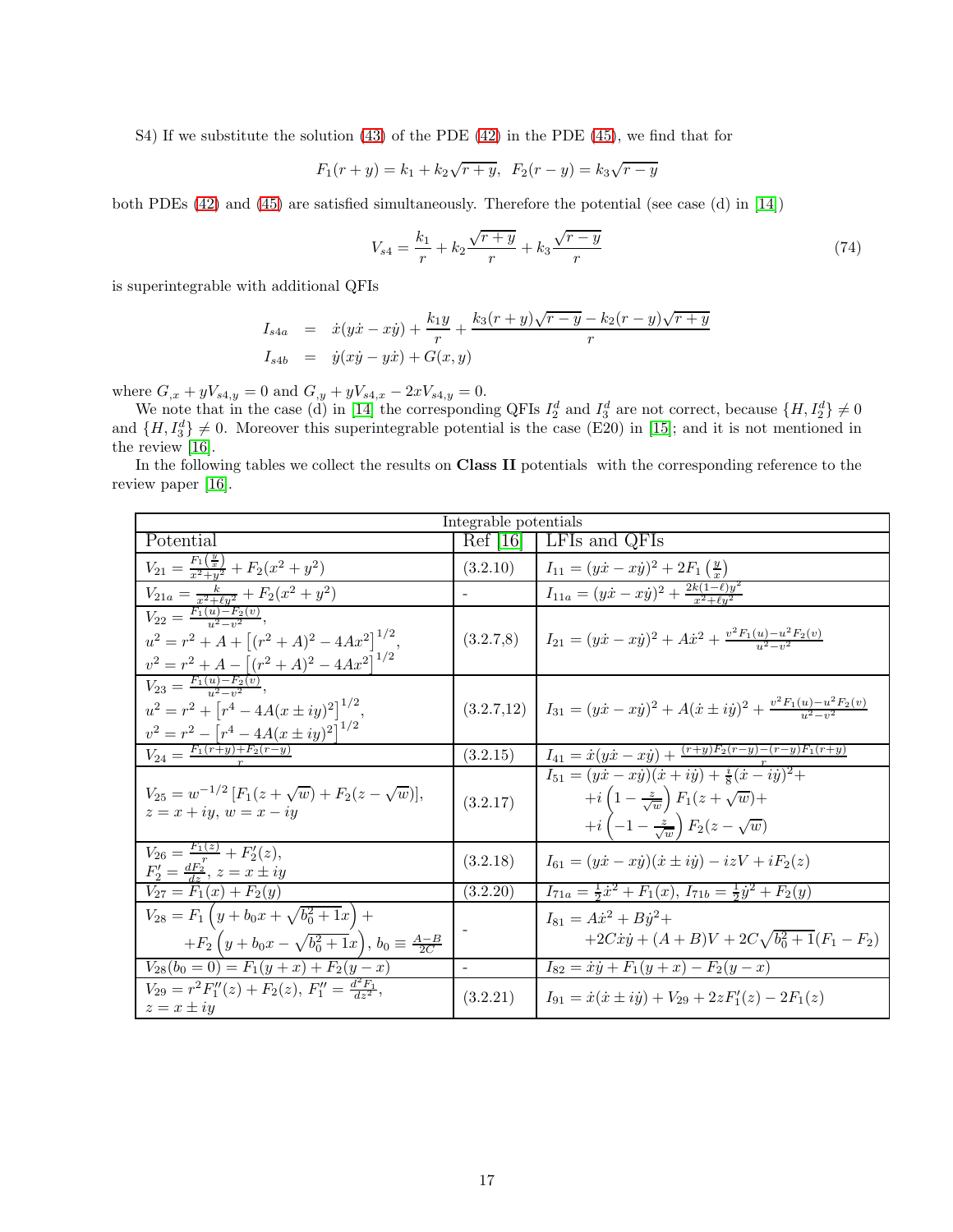| Superintegrable potentials                                                                                                                     |                         |                                                                                                                                                                                                                                                                                                                                                                                                                        |  |  |  |
|------------------------------------------------------------------------------------------------------------------------------------------------|-------------------------|------------------------------------------------------------------------------------------------------------------------------------------------------------------------------------------------------------------------------------------------------------------------------------------------------------------------------------------------------------------------------------------------------------------------|--|--|--|
| Potential                                                                                                                                      | Ref [16]                | LFIs and QFIs                                                                                                                                                                                                                                                                                                                                                                                                          |  |  |  |
| $V_{s1} = \frac{k}{2}(x^2 + y^2) + \frac{b}{r^2} + \frac{c}{u^2}$                                                                              | (3.2.34)                | $I_{s1a} = (y\dot{x} - x\dot{y})^2 + 2b\frac{y^2}{r^2} + 2c\frac{x^2}{r^2},$<br>$I_{s1b} = \frac{1}{2}\dot{x}^2 + \frac{k}{2}x^2 + \frac{b}{x^2}$ , $I_{s1c} = \frac{1}{2}\dot{y}^2 + \frac{k}{2}y^2 + \frac{c}{y^2}$<br>- For $k = 0$ : $I_{72a}$ , $I_{72b}$<br>where $c_1 = c_2 = 0, k_1 = b, k_2 = c$<br>- For $k=-\frac{\lambda^2}{4}\neq 0$ : $I_{73a}$ , $I_{73b}$<br>where $c_1 = c_2 = 0, k_1 = -b, k_2 = -c$ |  |  |  |
| $V_{s2} = \frac{k_1}{2}(x^2+4y^2)+\frac{k_2}{r^2}+k_3y$                                                                                        | (3.2.35)<br>for $k_3=0$ | $I_{s2a} = \dot{x}(y\dot{x} - x\dot{y}) - k_1yx^2 + \frac{2k_2y}{x^2} - \frac{k_3}{2}x^2,$<br>$I_{s2b} = \frac{1}{2}\dot{x}^2 + \frac{k_1}{2}x^2 + \frac{k_2}{x^2}, I_{s2c} = \frac{1}{2}\dot{y}^2 + 2k_1y^2 + k_3y$                                                                                                                                                                                                   |  |  |  |
| $V_{s3} = \frac{k_1}{r^2} + \frac{k_2}{r} + \frac{k_3y}{rr^2}$                                                                                 | (3.2.36)                | $I_{s3a} = (y\dot{x} - x\dot{y})^2 + 2k_1\frac{y^2}{x^2} + 2k_3\frac{ry}{x^2},$<br>$I_{s3b} = \dot{x}(y\dot{x} - x\dot{y}) + 2k_1\frac{y}{r^2} + k_2\frac{y}{r} + k_3\frac{x^2 + 2y^2}{r^2}$                                                                                                                                                                                                                           |  |  |  |
| $V_{s4} = \frac{k_1}{r} + k_2 \frac{\sqrt{r+y}}{r} + k_3 \frac{\sqrt{r-y}}{r}$                                                                 |                         | $I_{s4a} = \dot{x}(y\dot{x} - x\dot{y}) + \frac{k_1y}{r} + \frac{k_3(r+y)\sqrt{r-y-k_2}(r-y)\sqrt{r+y}}{r}$<br>$I_{s4b} = \dot{y}(x\dot{y} - y\dot{x}) + G(x, y)$                                                                                                                                                                                                                                                      |  |  |  |
| $V_{271} = \frac{k_1}{(x+c_1)^2} + \frac{k_2}{(y+c_2)^2}$                                                                                      | (3.2.20)                | $I_{71a}, I_{71b},$<br>$I_{72a} = -\frac{t^2}{2}\dot{y}^2 + t(y+c_2)\dot{y} - t^2\frac{k_2}{(y+c_2)^2} - \frac{1}{2}y^2 - c_2y,$<br>$I_{72b} = -\frac{t^2}{2}\dot{x}^2 + t(x+c_1)\dot{x} - t^2\frac{k_1}{(x+c_1)^2} - \frac{1}{2}x^2 - c_1x$                                                                                                                                                                           |  |  |  |
| $V_{272} = F_1(x) + \frac{k_2}{(y+c_2)^2}$                                                                                                     | (3.2.20)                | $I_{71a}, I_{71b}, I_{72a}$                                                                                                                                                                                                                                                                                                                                                                                            |  |  |  |
| $V_{273} = F_2(y) + \frac{k_1}{(x+c_1)^2}$                                                                                                     | (3.2.20)                | $I_{71a}, I_{71b}, I_{72b}$                                                                                                                                                                                                                                                                                                                                                                                            |  |  |  |
| $V_{274} = -\frac{\lambda^2}{8}(x^2+y^2) - \frac{\lambda^2}{4}(c_1x+c_2y) -$<br>$-\frac{k_1}{(x+c_1)^2}-\frac{k_2}{(y+c_2)^2}, \lambda \neq 0$ | (3.2.20)                | $I_{71a}, I_{71b},$<br>$I_{73a} = e^{\lambda t} \left[ -\dot{x}^2 + \lambda (x+c_1)\dot{x} - \frac{\lambda^2}{4}(x+c_1)^2 + \frac{2k_1}{(x+c_1)^2} \right],$<br>$I_{73b}=e^{\lambda t}\left[-\dot{y}^2+\lambda(y+c_2)\dot{y}-\frac{\lambda^2}{4}(y+c_2)^2+\frac{2k_2}{(y+c_2)^2}\right]$                                                                                                                               |  |  |  |

**9** The constraint 
$$
(L_b V^{,b})_{,a} = -2L_{(a;b)}V^{,b} - \lambda^2 L_a
$$

The integrability condition of the constraint  $(L_b V^{b})_{,a} = -2L_{(a;b)}V^{b} - \lambda^2 L_a$  gives the PDE [\(31\)](#page-7-0).

As mentioned above in section [6](#page-6-7) in order to find new potentials from the PDE [\(31\)](#page-7-0) one (or both) of the conditions  $\alpha = \beta = 0$  and  $a_1 = a_3$  must be relaxed. However, if we do find a new potential, this solution should satisfy also the remaining PDEs  $(29)$  and  $(30)$  in order to admit the time-dependent QFI  $I_3$  given in case Integral 3 of theorem [1.](#page-4-0) New potentials which admit the QFI  $I_3$  shall be referred as Class III potentials. We note that the PB  $\{H, I_3\} = \frac{\partial I_3}{\partial t} \neq 0$ . Therefore to find a new integrable potential we should find a **Class** 

**III** potential admitting two independent FIs of the form  $I_3$ , say  $I_{3a}$  and  $I_{3b}$ , such that  $\{I_{3a}, I_{3b}\} = 0$ . After relaxing one, or both, of the conditions  $\alpha = \beta = 0$  and  $a_1 = a_3$  we found that the only non-trivial

**Class III** potential is the superintegrable potential  $V_{3b} = -\frac{\lambda^2}{2}$  $\frac{\lambda^2}{2}(x^2+y^2)$  (see subsection [7.3\)](#page-8-0) found for  $\alpha \neq 0$  or  $\beta \neq 0$  above. Therefore there are no new **Class III** potentials.

### 10 Using FIs to find the solution of 2d integrable dynamical systems

In this section we consider examples which show how one uses the 2d (super-)integrable potentials to find the solution of the dynamical equations.

1) The superintegrable potential  $V_{3b} = -\frac{1}{2}k^2(x^2 + y^2)$  where  $k \neq 0$ .

We find the solution by using the time-dependent LFIs  $L_{42\pm} = e^{\pm kt}(\dot{x} \mp kx)$  and  $L_{43\pm} = e^{\pm kt}(\dot{y} \mp ky)$ . Specifically we have

$$
\begin{cases} e^{kt}(\dot{x} - kx) = c_{1+} \\ e^{-kt}(\dot{x} + kx) = c_{1-} \end{cases} \implies \begin{cases} \dot{x} - kx = c_{1+}e^{-kt} \\ \dot{x} + kx = c_{1-}e^{kt} \end{cases} \implies x(t) = \frac{c_{1-}}{2k}e^{kt} - \frac{c_{1+}}{2k}e^{-kt}.
$$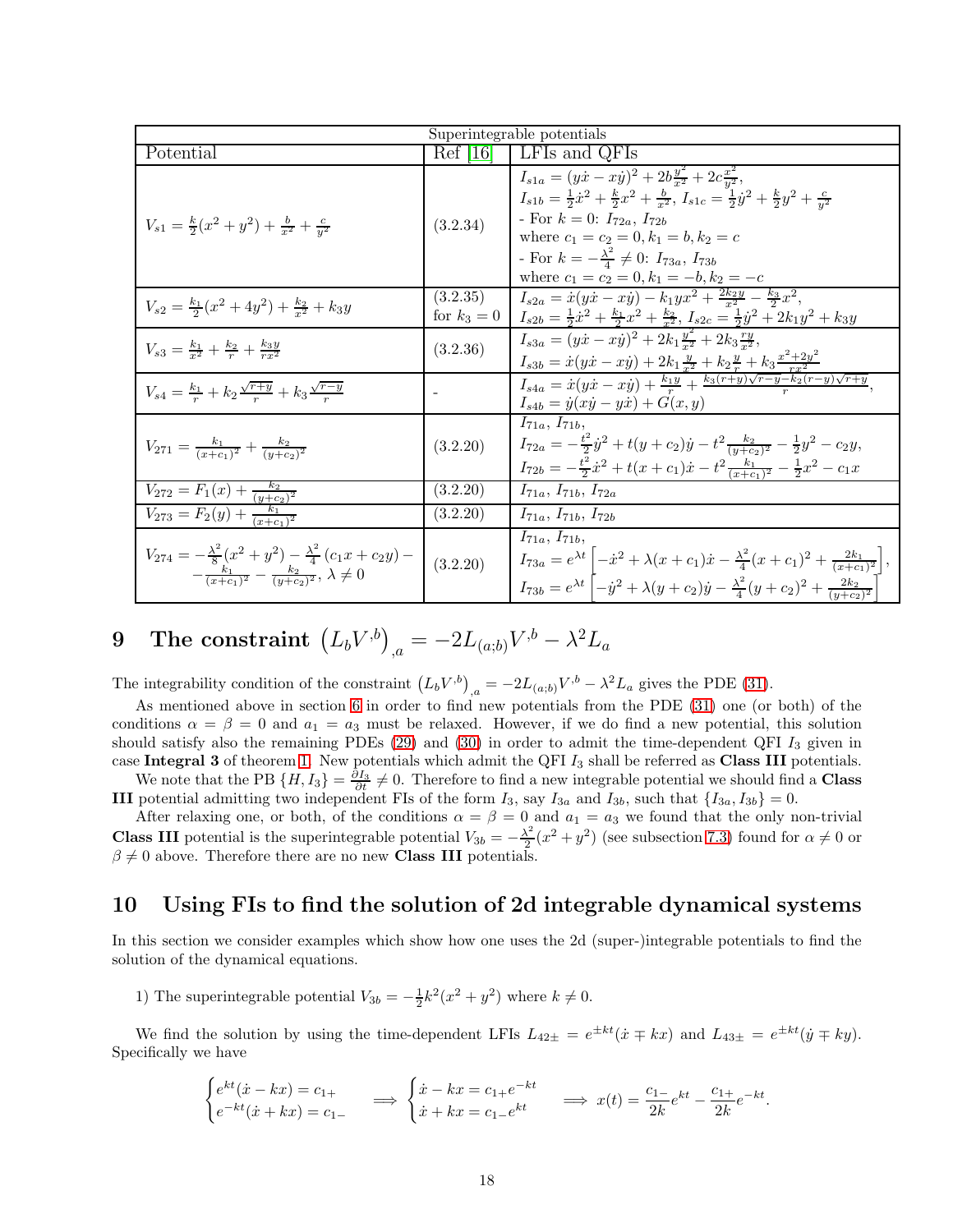Similarly for the LFIs  $L_{43\pm}$  we find

$$
y(t) = \frac{c_{2-}}{2k}e^{kt} - \frac{c_{2+}}{2k}e^{-kt}.
$$

Here  $c_{1\pm}$ ,  $c_{2\pm}$  are arbitrary constants

2) The integrable potential  $V_2 = cy + F(x)$  where  $F'' \neq 0$ .

Using the LFI  $L_{31} = \dot{y} + ct = c_1$  we find directly  $y(t) = -\frac{c}{2}t^2 + c_1t + c_2$  where  $c, c_1, c_2$  are arbitrary constants. Using the QFI  $2Q_{31} = \dot{x}^2 + 2F(x) = const = c_3$  we have

$$
\frac{dx}{dt} = \pm \left[ -2F(x) + c_3 \right]^{1/2} \implies dt = \pm \left[ -2F(x) + c_3 \right]^{-1/2} dx \implies t = \pm \int \left[ -2F(x) + c_3 \right]^{-1/2} dx + c_0
$$

where  $c_0$  is an arbitrary constant. The inverse function of  $t = t(x)$  is the solution of the system. If the function  $F(x)$  is given, the solution can be explicitly determined.

3) For the integrable potential  $V_{27} = F_1(x) + F_2(y)$  by using the QFIs

$$
I_{71a} = \frac{1}{2}\dot{x}^2 + F_1(x)
$$
 and  $I_{71b} = \frac{1}{2}\dot{y}^2 + F_2(y)$ 

we find

$$
t = \int \left[c_1 - 2F_1(x)\right]^{-1/2} dx + c_0, \ \ t = \int \left[c_2 - 2F_2(y)\right]^{-1/2} dy + c_3
$$

where  $c_0, c_1 = 2I_{71a}, c_2 = 2I_{71b}, c_3$  are constants.

## 11 Conclusions

Using Theorem [1](#page-4-0) we have reproduced in a systematic way most known integrable and superintegrable 2d potentials of autonomous conservative dynamical systems. The method used being covariant it is directly applicable to spaces of higher dimensions and to metrics with any signature and curvature.

We have found two classes of potentials and in each class we have determined the integrable and the superintegrable potentials together with their QFIs. Since the general solution of the PDE [\(28\)](#page-6-4) is not possible we have found the potentials due to certain solutions only. New solutions of this equation will lead to new integrable and possibly superintegrable 2d potentials.

It appears that the most difficult part in the application of Theorem [1](#page-4-0) to higher dimensions and curved configuration spaces is the determination of the KTs. The use of algebraic computing is limited once one considers higher dimensions since then the number of the components of the KT increases dramatically. Fortunately, today new techniques in Differential Geometry have been developed (e.g. [24], [27], [28], [29], [30]), especially in the case of spaces of constant curvature and decomposable spaces, which can help to deal with this problem.

Acknowledgements: A.P. acknowledges financial support of Agencia Nacional de Investigación y Desarrollo - ANID through the program FONDECYT Iniciación grant no. 11180126. Additionally, by Vicerrectoría de Investigación y Desarrollo Tecnológico at Universidad Catolica del Norte.

## <span id="page-18-0"></span>References

- [1] A. Paliathanasis and P.G.L. Leach, Int. J. Geom. Methods Mod. Phys. 13, 1630009 (2016).
- [2] V.I. Arnold, 'Mathematical Methods of Classical Mechanics', Springer, (1989), proof in p. 272-284.
- [3] G. Darboux, Arch. Neerl. Sci. (ii) VI, 371 (1901).
- [4] E. Noether, Invariante Variationsprobleme. Königlich Gesellschaft der Wissenschaften Göttingen Nachrichten Mathematik-Physik Klasse 2, 235-267 (1918).